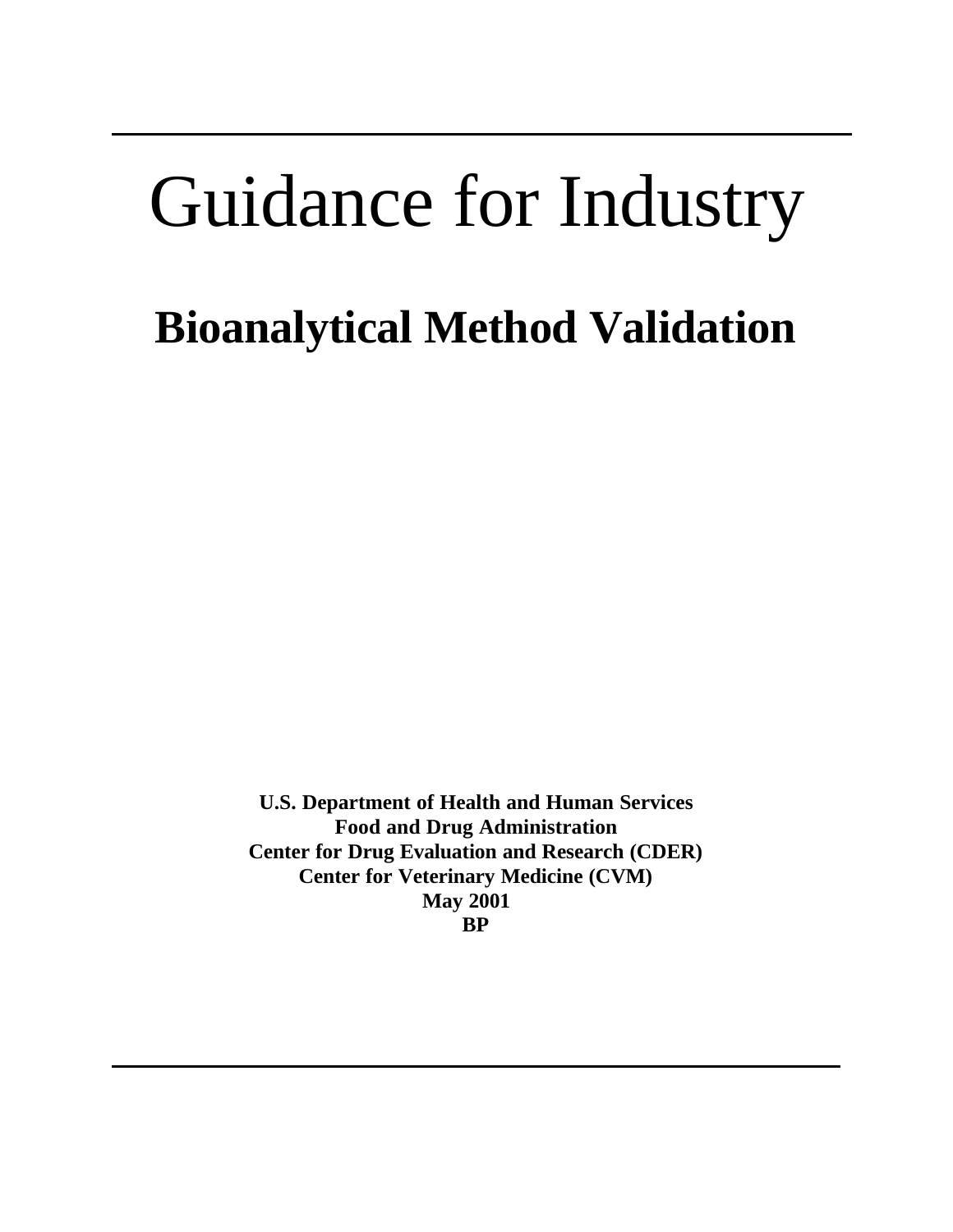# **Guidance for Industry**

## **Bioanalytical Method Validation**

*Additional copies are available from:*

*Drug Information Branch (HFD-210) Center for Drug Evaluation and Research (CDER) 5600 Fishers Lane, Rockville, MD 20857 (Tel) 301-827-4573 Internet at http://www.fda.gov/cder/guidance/index.htm*

*or*

*Communications Staff (HFV-12) Center for Veterinary Medicine (CVM) 7500 Standish Place, Rockville, MD 20855 (Tel) 301–594-1755 Internet at http://www.fda.gov/cvm*

**U.S. Department of Health and Human Services Food and Drug Administration Center for Drug Evaluation and Research (CDER) Center for Veterinary Medicine (CVM) May 2001 BP**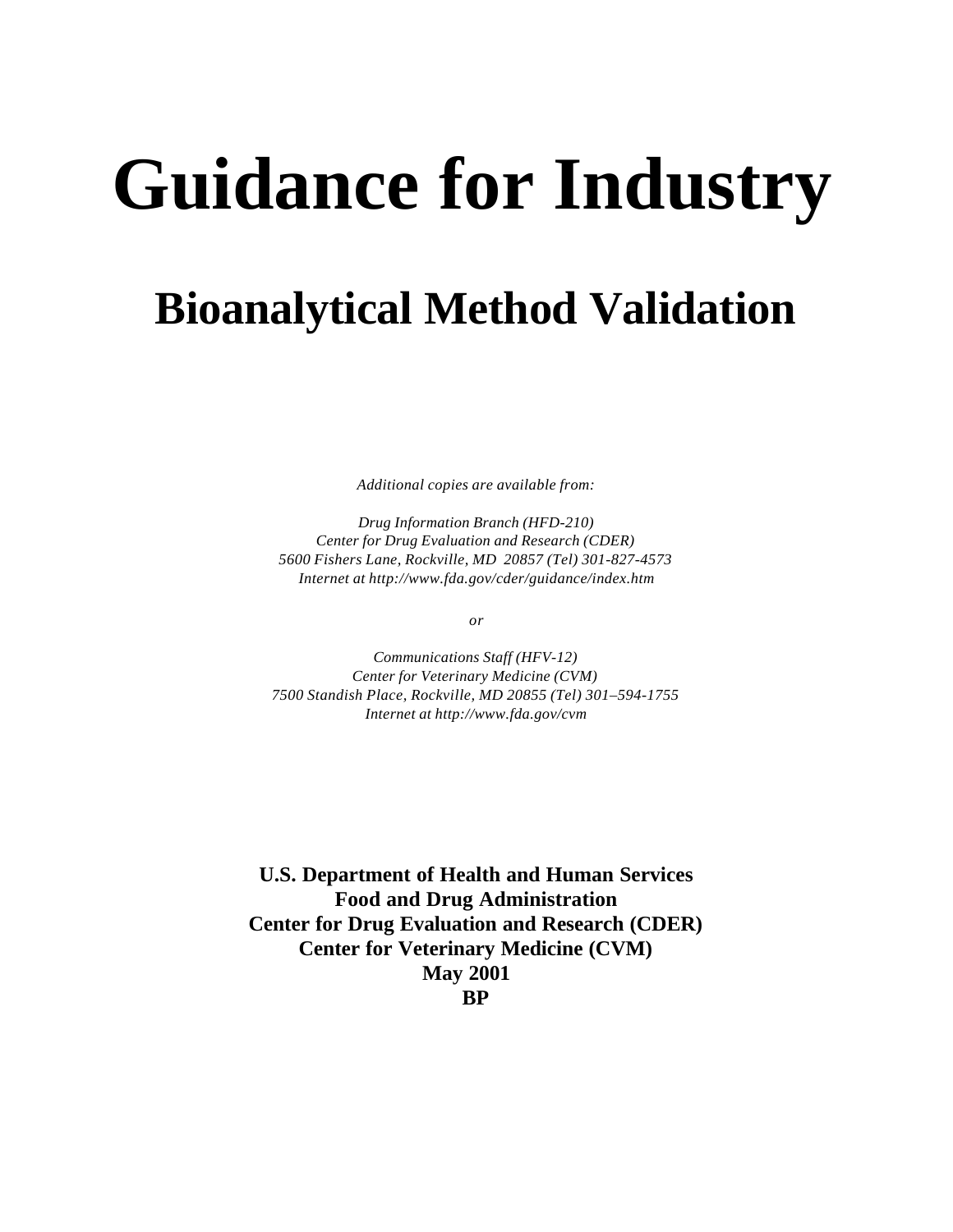#### **Table of Contents**

| L             |  |
|---------------|--|
| П.            |  |
| A.            |  |
| B.            |  |
| $\mathcal{C}$ |  |
| III.          |  |
| IV.           |  |
| A.            |  |
| B.            |  |
| C.            |  |
| D.            |  |
| E.            |  |
| F.            |  |
| V.            |  |
| A.            |  |
| <b>B.</b>     |  |
| VI.           |  |
|               |  |
| VII.          |  |
| A.            |  |
| <b>B.</b>     |  |
| $\mathcal{C}$ |  |
| D.            |  |
|               |  |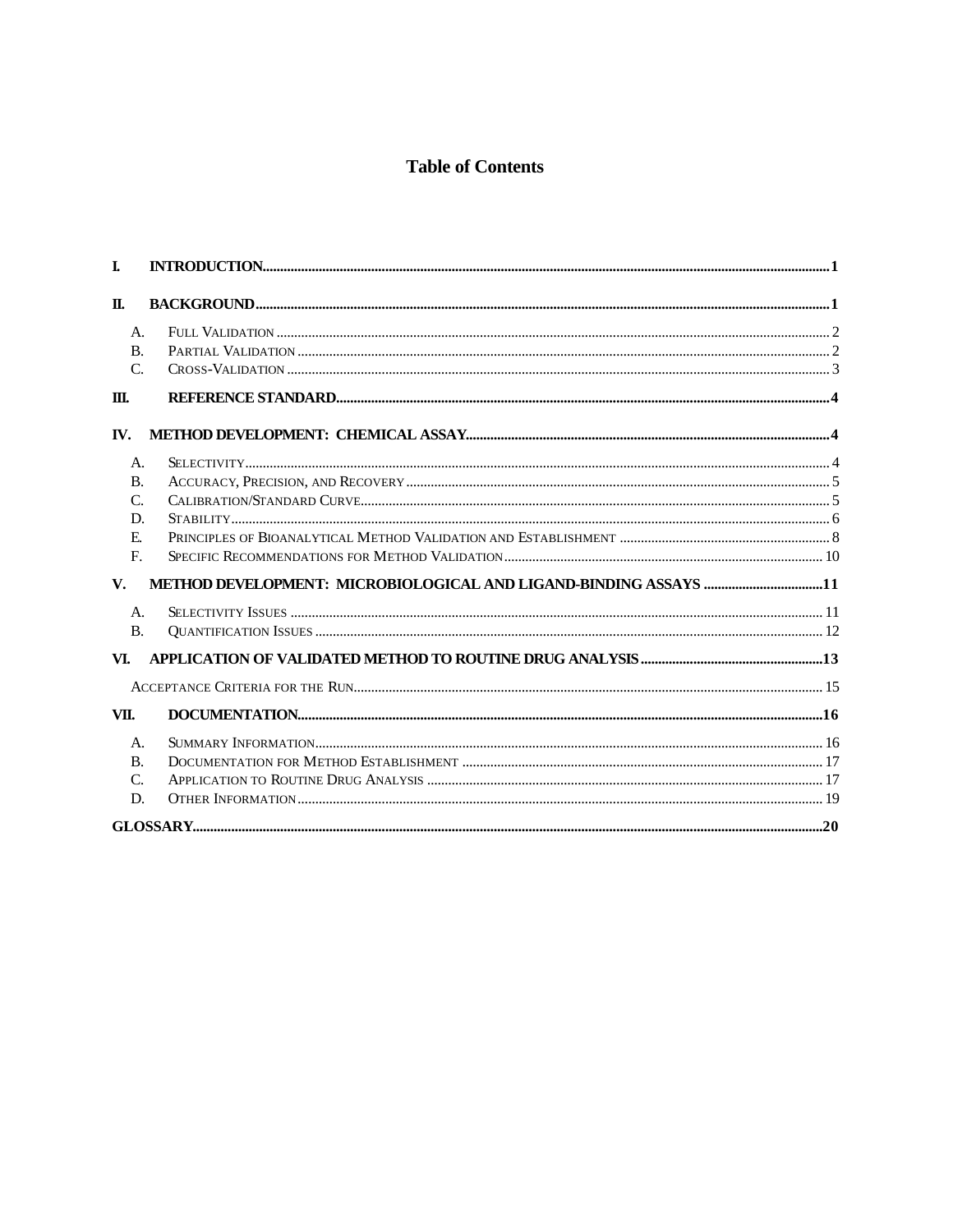### **GUIDANCE FOR INDUSTRY<sup>1</sup>**

### **Bioanalytical Method Validation**

This guidance represents the Food and Drug Administration's current thinking on this topic. It does not create or confer any rights for or on any person and does not operate to bind FDA or the public. An alternative approach may be used if such approach satisfies the requirements of the applicable statutes and regulations.

#### **I. INTRODUCTION**

This guidance provides assistance to sponsors of investigational new drug applications (INDs), new drug applications (NDAs), abbreviated new drug applications (ANDAs), and supplements in developing bioanalytical method validation information used in human clinical pharmacology, bioavailability (BA), and bioequivalence (BE) studies requiring pharmacokinetic (PK) evaluation. This guidance also applies to bioanalytical methods used for non-human pharmacology/toxicology studies and preclinical studies. For studies related to the veterinary drug approval process, this guidance applies only to blood and urine BA, BE, and PK studies.

The information in this guidance generally applies to bioanalytical procedures such as gas chromatography (GC), high-pressure liquid chromatography (LC), combined GC and LC mass spectrometric (MS) procedures such as LC-MS, LC-MS-MS, GC-MS, and GC-MS-MS performed for the quantitative determination of drugs and/or metabolites in biological matrices such as blood, serum, plasma, or urine. This guidance also applies to other bioanalytical methods, such as immunological and microbiological procedures, and to other biological matrices, such as tissue and skin samples.

This guidance provides general recommendations for bioanalytical method validation. The recommendations can be adjusted or modified depending on the specific type of analytical method used.

#### **II. BACKGROUND**

<sup>&</sup>lt;sup>1</sup> This guidance has been prepared by the Biopharmaceutics Coordinating Committee in the Center for Drug Evaluation and Research (CDER) in cooperation with the Center for Veterinary Medicine (CVM) at the Food and Drug Administration.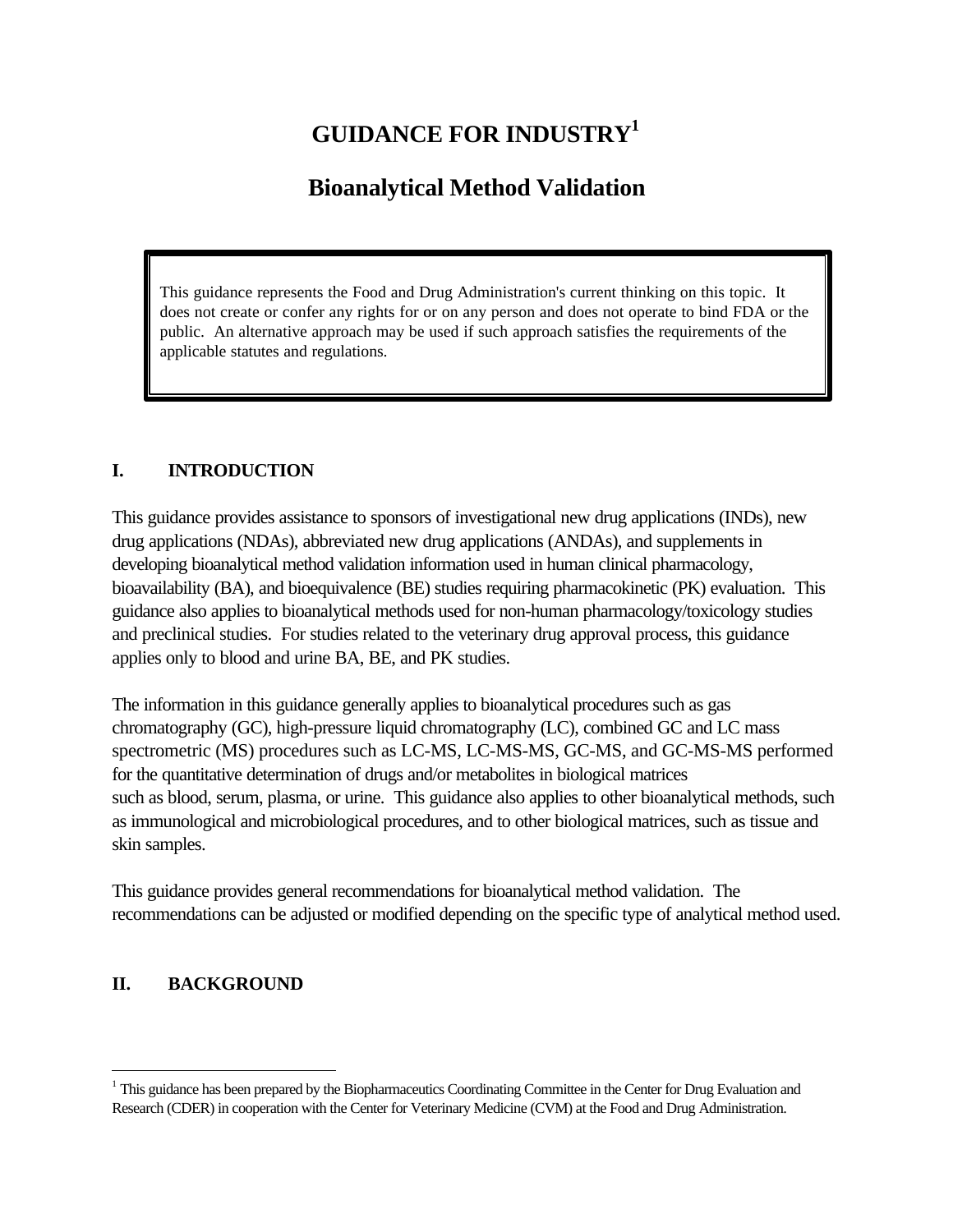This guidance has been developed based on the deliberations of two workshops: (1) Analytical Methods Validation: Bioavailability, Bioequivalence, and Pharmacokinetic Studies (held on December 3B5, 1990<sup>2</sup>) and (2) Bioanalytical Methods Validation  $C$  A Revisit With a Decade of Progress (held on January 12B14,  $2000^3$ ).

Selective and sensitive analytical methods for the quantitative evaluation of drugs and their metabolites (analytes) are critical for the successful conduct of preclinical and/or biopharmaceutics and clinical pharmacology studies. Bioanalytical method validation includes all of the procedures that demonstrate that a particular method used for quantitative measurement of analytes in a given biological matrix, such as blood, plasma, serum, or urine, is reliable and reproducible for the intended use. The fundamental parameters for this validation include (1) accuracy, (2) precision, (3) selectivity, (4) sensitivity, (5) reproducibility, and (6) stability. Validation involves documenting, through the use of specific laboratory investigations, that the performance characteristics of the method are suitable and reliable for the intended analytical applications. The acceptability of analytical data corresponds directly to the criteria used to validate the method.

Published methods of analysis are often modified to suit the requirements of the laboratory performing the assay. These modifications should be validated to ensure suitable performance of the analytical method. When changes are made to a previously validated method, the analyst should exercise judgment as to how much additional validation is needed. During the course of a typical drug development program, a defined bioanalytical method undergoes many modifications. The evolutionary changes to support specific studies and different levels of validation demonstrate the validity of an assay's performance. Different types and levels of validation are defined and characterized as follows:

#### **A. Full Validation**

- Full validation is important when developing and implementing a bioanalytical method for the first time.
- Full validation is important for a new drug entity.
- A full validation of the revised assay is important if metabolites are added to an existing assay for quantification.

#### **B. Partial Validation**

Partial validations are modifications of already validated bioanalytical methods. Partial validation can range from as little as one intra-assay accuracy and precision determination to a nearly full

<sup>2</sup> Workshop Report: Shah, V.P. et al., *Pharmaceutical Research*: 1992; 9:588-592.

<sup>3</sup> Workshop Report: Shah, V.P. et al., *Pharmaceutical Research*: 2000; 17:in press.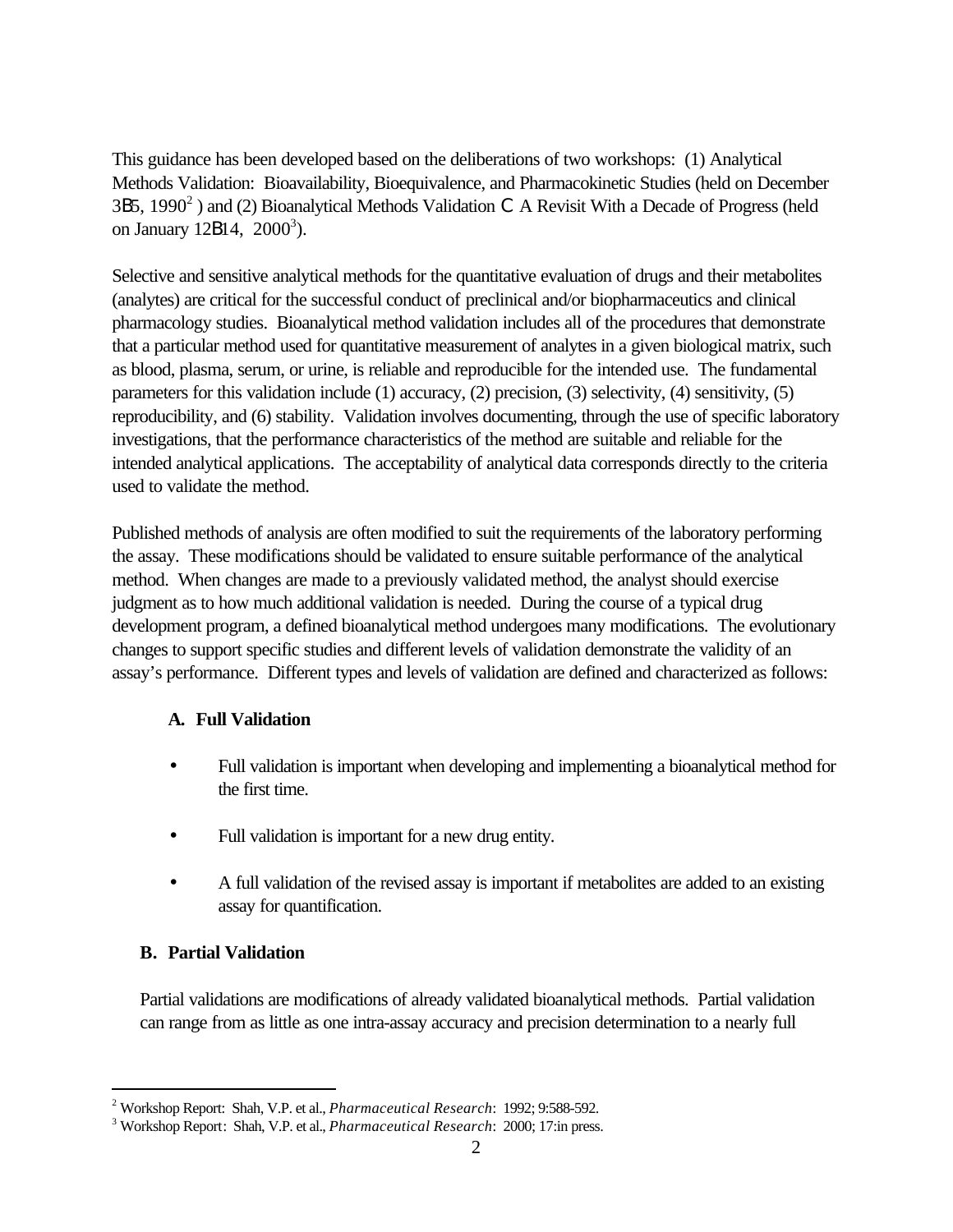validation. Typical bioanalytical method changes that fall into this category include, but are not limited to:

- Bioanalytical method transfers between laboratories or analysts
- Change in analytical methodology (e.g., change in detection systems)
- Change in anticoagulant in harvesting biological fluid
- Change in matrix within species (e.g., human plasma to human urine)
- Change in sample processing procedures
- Change in species within matrix (e.g., rat plasma to mouse plasma)
- Change in relevant concentration range
- Changes in instruments and/or software platforms
- Limited sample volume (e.g., pediatric study)
- Rare matrices
- Selectivity demonstration of an analyte in the presence of concomitant medications
- Selectivity demonstration of an analyte in the presence of specific metabolites

#### **C. Cross-Validation**

Cross-validation is a comparison of validation parameters when two or more bioanalytical methods are used to generate data within the same study or across different studies. An example of crossvalidation would be a situation where an original validated bioanalytical method serves as the *reference* and the revised bioanalytical method is the *comparator.* The comparisons should be done both ways.

When sample analyses within a single study are conducted at more than one site or more than one laboratory, cross-validation with spiked matrix standards and subject samples should be conducted at each site or laboratory to establish interlaboratory reliability. Cross-validation should also be considered when data generated using different analytical techniques (e.g., LC-MS-MS vs. ELISA<sup>4</sup>) in different studies are included in a regulatory submission.

All modifications should be assessed to determine the recommended degree of validation. The analytical laboratory conducting pharmacology/toxicology and other preclinical studies for regulatory submissions should adhere to FDA=s Good Laboratory Practices (GLPs)<sup>5</sup> (21 CFR part 58) and to sound principles of quality assurance throughout the testing process. The bioanalytical method for human BA, BE, PK, and drug interaction studies must meet the criteria in 21 CFR 320.29. The analytical laboratory should have a written set of standard operating procedures (SOPs) to ensure a complete system of quality control and assurance. The SOPs should cover all aspects of analysis from the time the sample is collected and reaches the laboratory until the results of the analysis are reported. The SOPs also should include record keeping, security and chain of sample custody

<sup>4</sup> Enzyme linked immune sorbent assay

<sup>&</sup>lt;sup>5</sup> For the Center for Veterinary Medicine, all bioequivalence studies are subject to Good Laboratory Practices.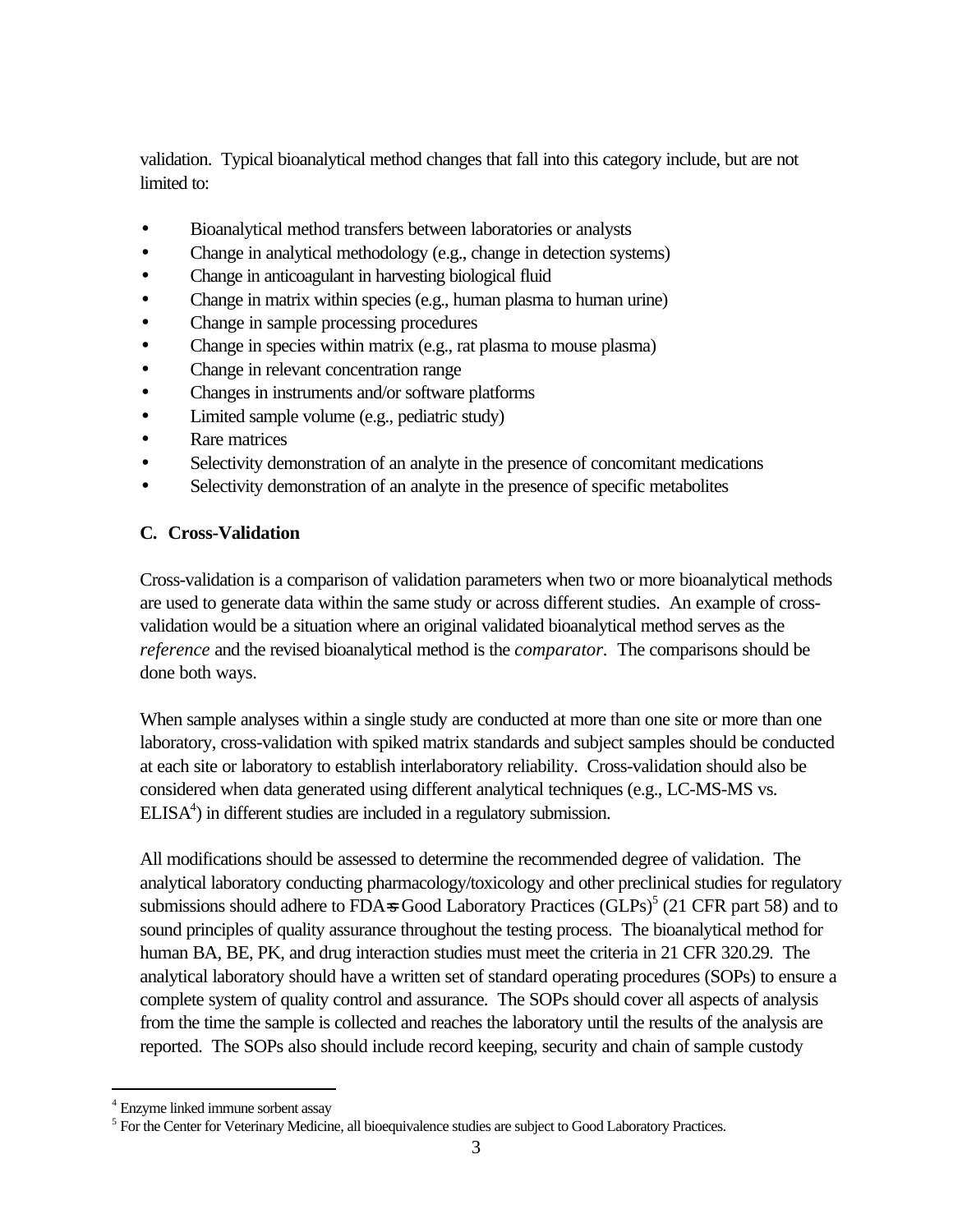(accountability systems that ensure integrity of test articles), sample preparation, and analytical tools such as methods, reagents, equipment, instrumentation, and procedures for quality control and verification of results.

The process by which a specific bioanalytical method is developed, validated, and used in routine sample analysis can be divided into (1) reference standard preparation, (2) bioanalytical method development and establishment of assay procedure, and (3) application of validated bioanalytical method to routine drug analysis and acceptance criteria for the analytical run and/or batch. These three processes are described in the following sections of this guidance.

#### **III. REFERENCE STANDARD**

Analysis of drugs and their metabolites in a biological matrix is carried out using samples spiked with calibration (reference) standards and using quality control (QC) samples. The purity of the reference standard used to prepare spiked samples can affect study data. For this reason, an authenticated analytical reference standard of known identity and purity should be used to prepare solutions of known concentrations. If possible, the reference standard should be identical to the analyte. When this is not possible, an established chemical form (free base or acid, salt or ester) of known purity can be used. Three types of reference standards are usually used: (1) certified reference standards (e.g., USP compendial standards); (2) commercially supplied reference standards obtained from a reputable commercial source; and/or (3) other materials of documented purity custom-synthesized by an analytical laboratory or other noncommercial establishment. The source and lot number, expiration date, certificates of analyses when available, and/or internally or externally generated evidence of identity and purity should be furnished for each reference standard.

#### **IV. METHOD DEVELOPMENT: CHEMICAL ASSAY**

The method development and establishment phase defines the chemical assay. The fundamental parameters for a bioanalytical method validation are accuracy, precision, selectivity, sensitivity, reproducibility, and stability. Measurements for each analyte in the biological matrix should be validated. In addition*,* the stability of the analyte in spiked samples should be determined. Typical method development and establishment for a bioanalytical method include determination of (1) selectivity, (2) accuracy, precision, recovery, (3) calibration curve, and (4) stability of analyte in spiked samples.

#### **A. Selectivity**

*Selectivity* is the ability of an analytical method to differentiate and quantify the analyte in the presence of other components in the sample. For selectivity, analyses of blank samples of the appropriate biological matrix (plasma, urine, or other matrix) should be obtained from at least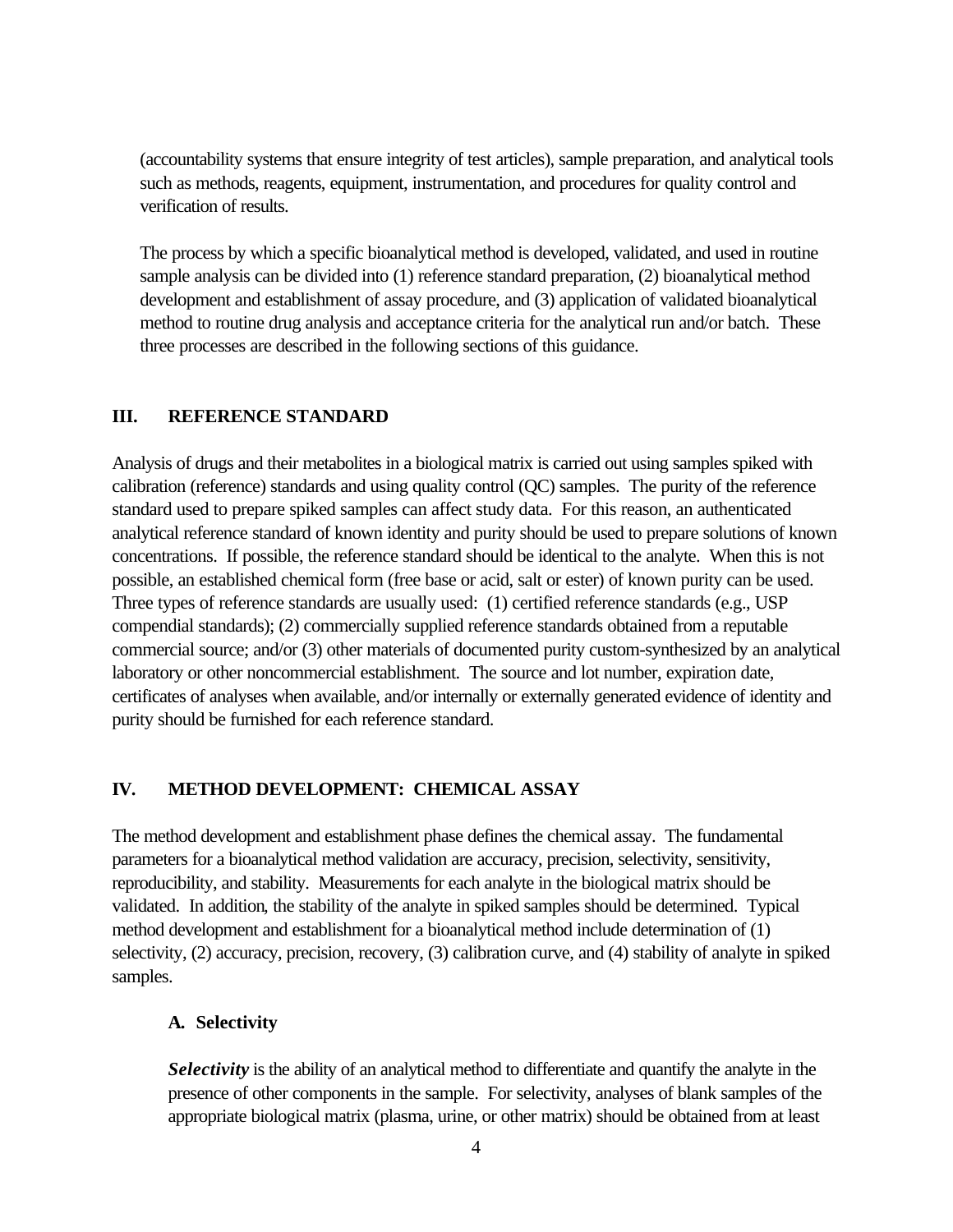six sources. Each blank sample should be tested for interference, and selectivity should be ensured at the lower limit of quantification (LLOQ).

Potential interfering substances in a biological matrix include endogenous matrix components, metabolites, decomposition products, and in the actual study, concomitant medication and other exogenous xenobiotics. If the method is intended to quantify more than one analyte, each analyte should be tested to ensure that there is no interference.

#### **B. Accuracy, Precision, and Recovery**

The *accuracy* of an analytical method describes the closeness of mean test results obtained by the method to the true value (concentration) of the analyte. Accuracy is determined by replicate analysis of samples containing known amounts of the analyte. Accuracy should be measured using a minimum of five determinations per concentration. A minimum of three concentrations in the range of expected concentrations is recommended. The mean value should be within 15% of the actual value except at LLOQ, where it should not deviate by more than 20%. The deviation of the mean from the true value serves as the measure of accuracy.

The *precision* of an analytical method describes the closeness of individual measures of an analyte when the procedure is applied repeatedly to multiple aliquots of a single homogeneous volume of biological matrix. Precision should be measured using a minimum of five determinations per concentration. A minimum of three concentrations in the range of expected concentrations is recommended. The precision determined at each concentration level should not exceed 15% of the coefficient of variation (CV) except for the LLOQ, where it should not exceed 20% of the CV. Precision is further subdivided into within-run, intra-batch precision or repeatability, which assesses precision during a single analytical run, and between-run, interbatch precision or repeatability, which measures precision with time, and may involve different analysts, equipment, reagents, and laboratories.

The *recovery* of an analyte in an assay is the detector response obtained from an amount of the analyte added to and extracted from the biological matrix, compared to the detector response obtained for the true concentration of the pure authentic standard. Recovery pertains to the extraction efficiency of an analytical method within the limits of variability. Recovery of the analyte need not be 100%, but the extent of recovery of an analyte and of the internal standard should be consistent, precise, and reproducible. Recovery experiments should be performed by comparing the analytical results for extracted samples at three concentrations (low, medium, and high) with unextracted standards that represent 100% recovery.

#### **C. Calibration/Standard Curve**

A calibration (standard) curve is the relationship between instrument response and known concentrations of the analyte. A calibration curve should be generated for each analyte in the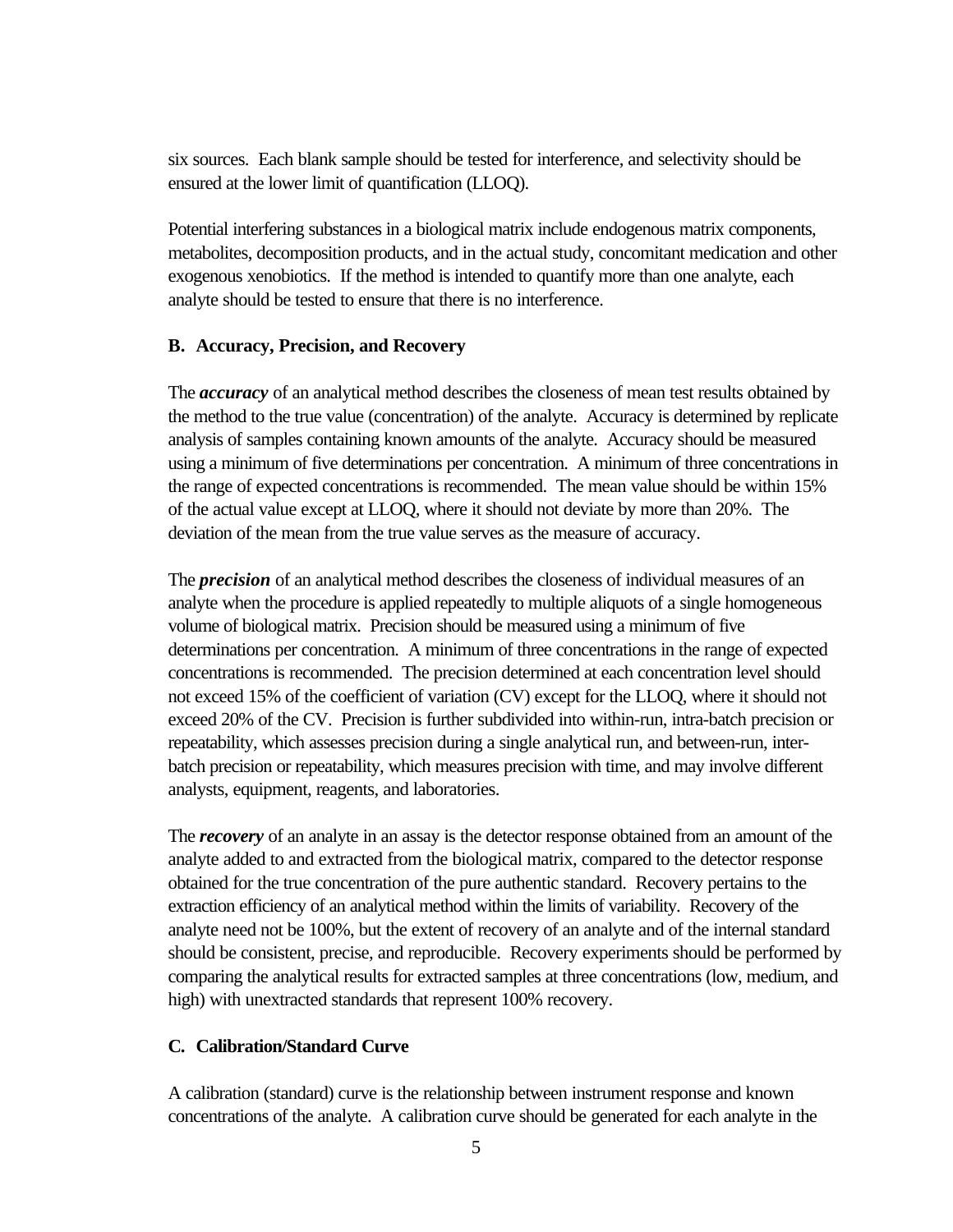sample. A sufficient number of standards should be used to adequately define the relationship between concentration and response. A calibration curve should be prepared in the same biological matrix as the samples in the intended study by spiking the matrix with known concentrations of the analyte. The number of standards used in constructing a calibration curve will be a function of the anticipated range of analytical values and the nature of the analyte/response relationship. Concentrations of standards should be chosen on the basis of the concentration range expected in a particular study. A calibration curve should consist of a blank sample (matrix sample processed without internal standard), a zero sample (matrix sample processed with internal standard), and six to eight non-zero samples covering the expected range, including LLOQ.

#### *1. Lower Limit of Quantification (LLOQ*)

The lowest standard on the calibration curve should be accepted as the limit of quantification if the following conditions are met:

- C The analyte response at the LLOQ should be at least 5 times the response compared to blank response.
- C Analyte peak (response) should be identifiable, discrete, and reproducible with a precision of 20% and accuracy of 80-120%.
- *2. Calibration Curve/Standard Curve/Concentration-Response*

The simplest model that adequately describes the concentration-response relationship should be used. Selection of weighting and use of a complex regression equation should be justified. The following conditions should be met in developing a calibration curve:

- C #20% deviation of the LLOQ from nominal concentration
- C #15% deviation of standards other than LLOQ from nominal concentration

At least four out of six non-zero standards should meet the above criteria, including the LLOQ and the calibration standard at the highest concentration. Excluding the standards should not change the model used.

#### **D. Stability**

Drug stability in a biological fluid is a function of the storage conditions, the chemical properties of the drug, the matrix, and the container system. The stability of an analyte in a particular matrix and container system is relevant only to that matrix and container system and should not be extrapolated to other matrices and container systems. Stability procedures should evaluate the stability of the analytes during sample collection and handling, after long-term (frozen at the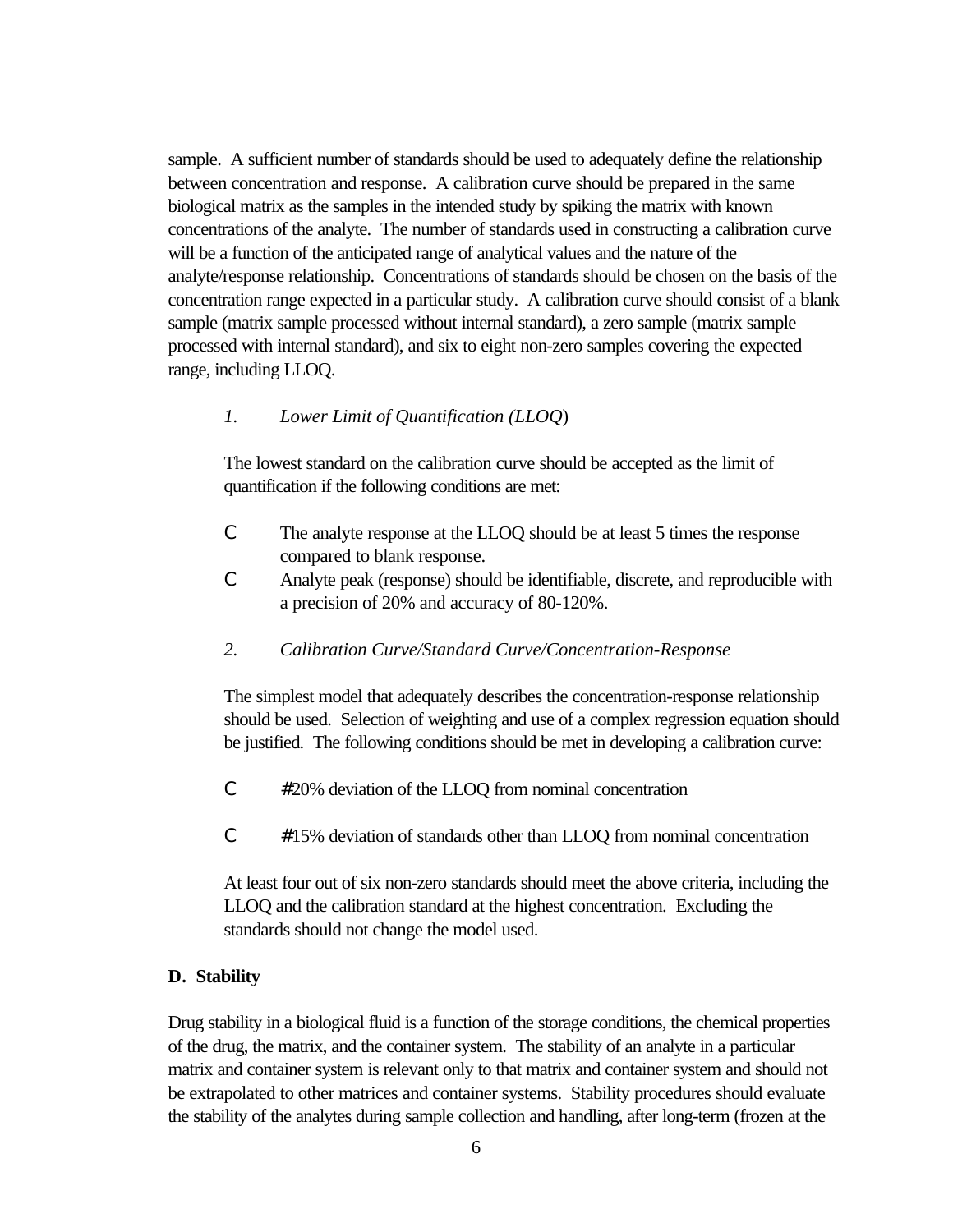intended storage temperature) and short-term (bench top, room temperature) storage, and after going through freeze and thaw cycles and the analytical process. Conditions used in stability experiments should reflect situations likely to be encountered during actual sample handling and analysis. The procedure should also include an evaluation of analyte stability in stock solution.

All stability determinations should use a set of samples prepared from a freshly made stock solution of the analyte in the appropriate analyte-free, interference-free biological matrix. Stock solutions of the analyte for stability evaluation should be prepared in an appropriate solvent at known concentrations.

#### *1. Freeze and Thaw Stability*

Analyte stability should be determined after three freeze and thaw cycles. At least three aliquots at each of the low and high concentrations should be stored at the intended storage temperature for 24 hours and thawed unassisted at room temperature. When completely thawed, the samples should be refrozen for 12 to 24 hours under the same conditions. The freeze–thaw cycle should be repeated two more times, then analyzed on the third cycle. If an analyte is unstable at the intended storage temperature, the stability sample should be frozen at  $-70^{\circ}$ C during the three freeze and thaw cycles.

#### *2. Short-Term Temperature Stability*

Three aliquots of each of the low and high concentrations should be thawed at room temperature and kept at this temperature from 4 to 24 hours (based on the expected duration that samples will be maintained at room temperature in the intended study) and analyzed.

#### *3. Long-Term Stability*

The storage time in a long-term stability evaluation should exceed the time between the date of first sample collection and the date of last sample analysis. Long-term stability should be determined by storing at least three aliquots of each of the low and high concentrations under the same conditions as the study samples. The volume of samples should be sufficient for analysis on three separate occasions. The concentrations of all the stability samples should be compared to the mean of back-calculated values for the standards at the appropriate concentrations from the first day of long-term stability testing.

#### *4. Stock Solution Stability*

The stability of stock solutions of drug and the internal standard should be evaluated at room temperature for at least 6 hours. If the stock solutions are refrigerated or frozen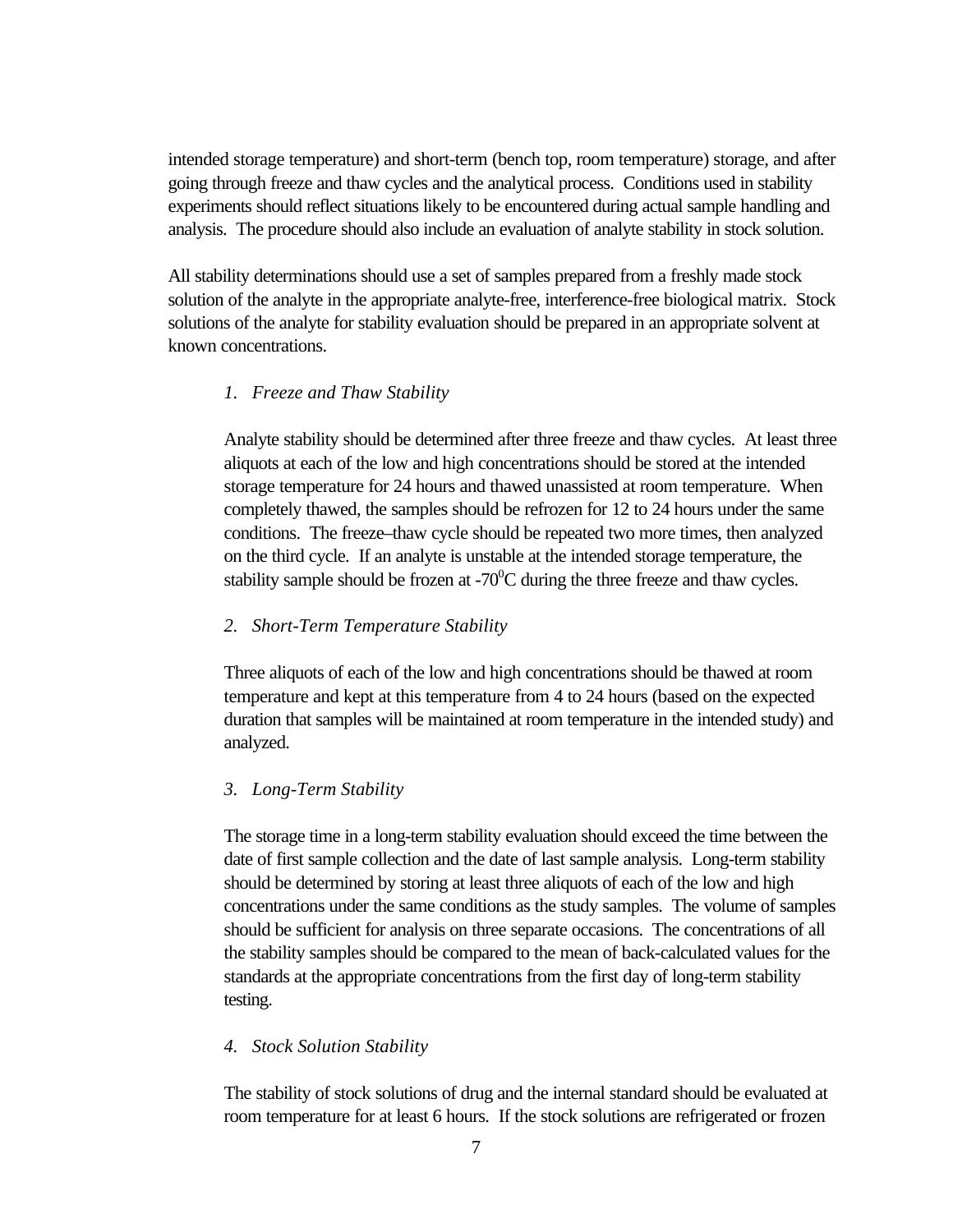for the relevant period, the stability should be documented. After completion of the desired storage time, the stability should be tested by comparing the instrument response with that of freshly prepared solutions.

#### *5. Post-Preparative Stability*

The stability of processed samples, including the resident time in the autosampler, should be determined. The stability of the drug and the internal standard should be assessed over the anticipated run time for the batch size in validation samples by determining concentrations on the basis of original calibration standards.

Although the traditional approach of comparing analytical results for stored samples with those for freshly prepared samples has been referred to in this guidance, other statistical approaches based on confidence limits for evaluation of an analyte=s stability in a biological matrix can be used. SOPs should clearly describe the statistical method and rules used. Additional validation may include investigation of samples from dosed subjects.

#### **E. Principles of Bioanalytical Method Validation and Establishment**

- The fundamental parameters to ensure the acceptability of the performance of a bioanalytical method validation are accuracy, precision, selectivity, sensitivity, reproducibility, and stability.
- A specific, detailed description of the bioanalytical method should be written. This can be in the form of a protocol, study plan, report, and/or SOP.
- Each step in the method should be investigated to determine the extent to which environmental, matrix, material, or procedural variables can affect the estimation of analyte in the matrix from the time of collection of the material up to and including the time of analysis.
- It may be important to consider the variability of the matrix due to the physiological nature of the sample. In the case of LC-MS-MS-based procedures, appropriate steps should be taken to ensure the lack of matrix effects throughout the application of the method, especially if the nature of the matrix changes from the matrix used during method validation.
- A bioanalytical method should be validated for the intended use or application. All experiments used to make claims or draw conclusions about the validity of the method should be presented in a report (method validation report).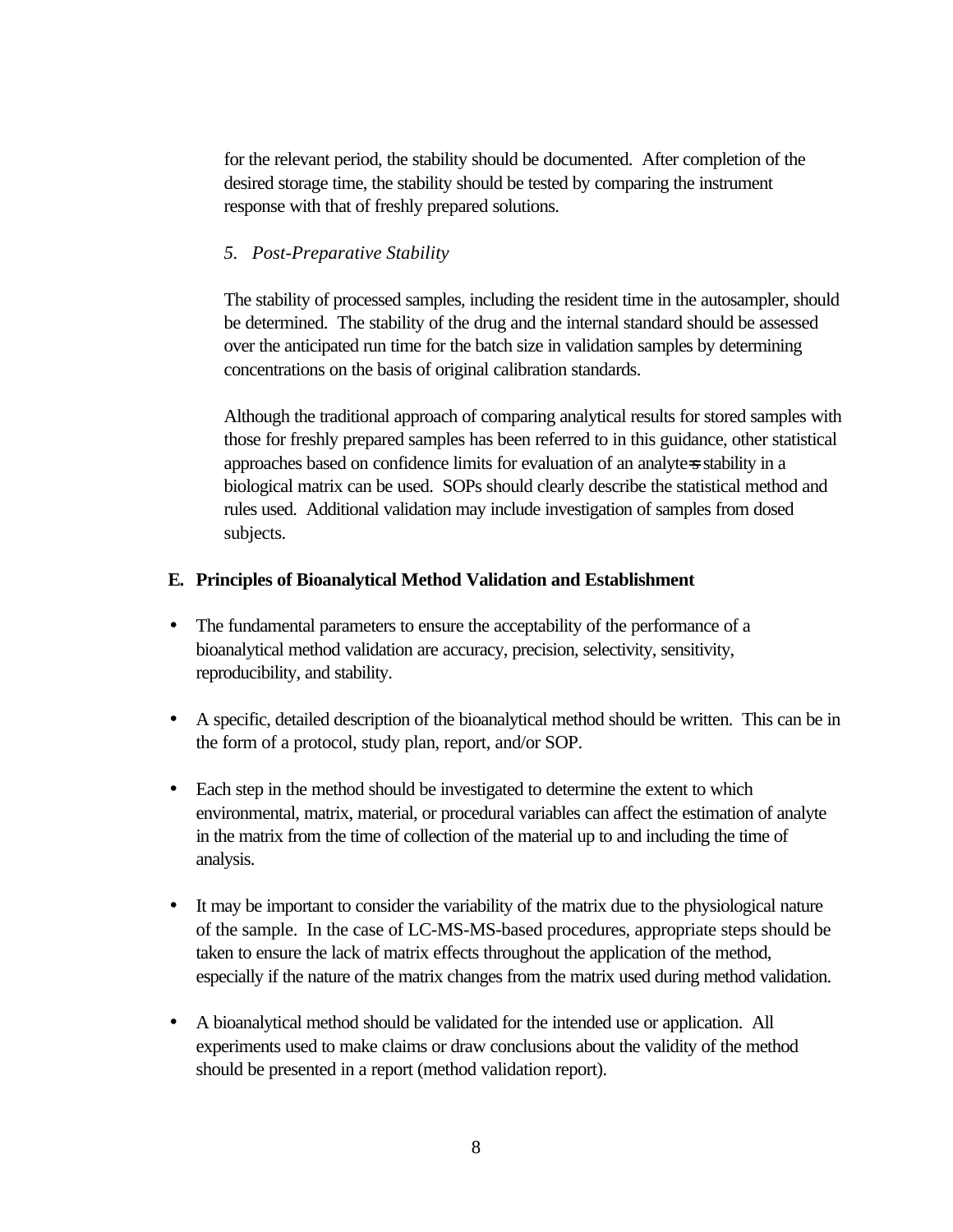- Whenever possible, the same biological matrix as the matrix in the intended samples should be used for validation purposes. (For tissues of limited availability, such as bone marrow, physiologically appropriate proxy matrices can be substituted.)
- The stability of the analyte (drug and/or metabolite) in the matrix during the collection process and the sample storage period should be assessed, preferably prior to sample analysis.
- For compounds with potentially labile metabolites, the stability of analyte in matrix from dosed subjects (or species) should be confirmed.
- The accuracy, precision, reproducibility, response function, and selectivity of the method for endogenous substances, metabolites, and known degradation products should be established for the biological matrix. For selectivity, there should be evidence that the substance being quantified is the intended analyte.
- The concentration range over which the analyte will be determined should be defined in the bioanalytical method, based on evaluation of actual standard samples over the range, including their statistical variation. This defines the *standard curve*.
- A sufficient number of standards should be used to adequately define the relationship between concentration and response. The relationship between response and concentration should be demonstrated to be continuous and reproducible. The number of standards used should be a function of the dynamic range and nature of the concentration-response relationship. In many cases, six to eight concentrations (excluding blank values) can define the standard curve. More standard concentrations may be recommended for nonlinear than for linear relationships.
- The ability to dilute samples originally above the upper limit of the standard curve should be demonstrated by accuracy and precision parameters in the validation.
- In consideration of high throughput analyses, including but not limited to multiplexing, multicolumn, and parallel systems, sufficient QC samples should be used to ensure control of the assay. The number of QC samples to ensure proper control of the assay should be determined based on the run size. The placement of QC samples should be judiciously considered in the run.
- For a bioanalytical method to be considered valid, specific acceptance criteria should be set in advance and achieved for accuracy and precision for the validation of QC samples over the range of the standards.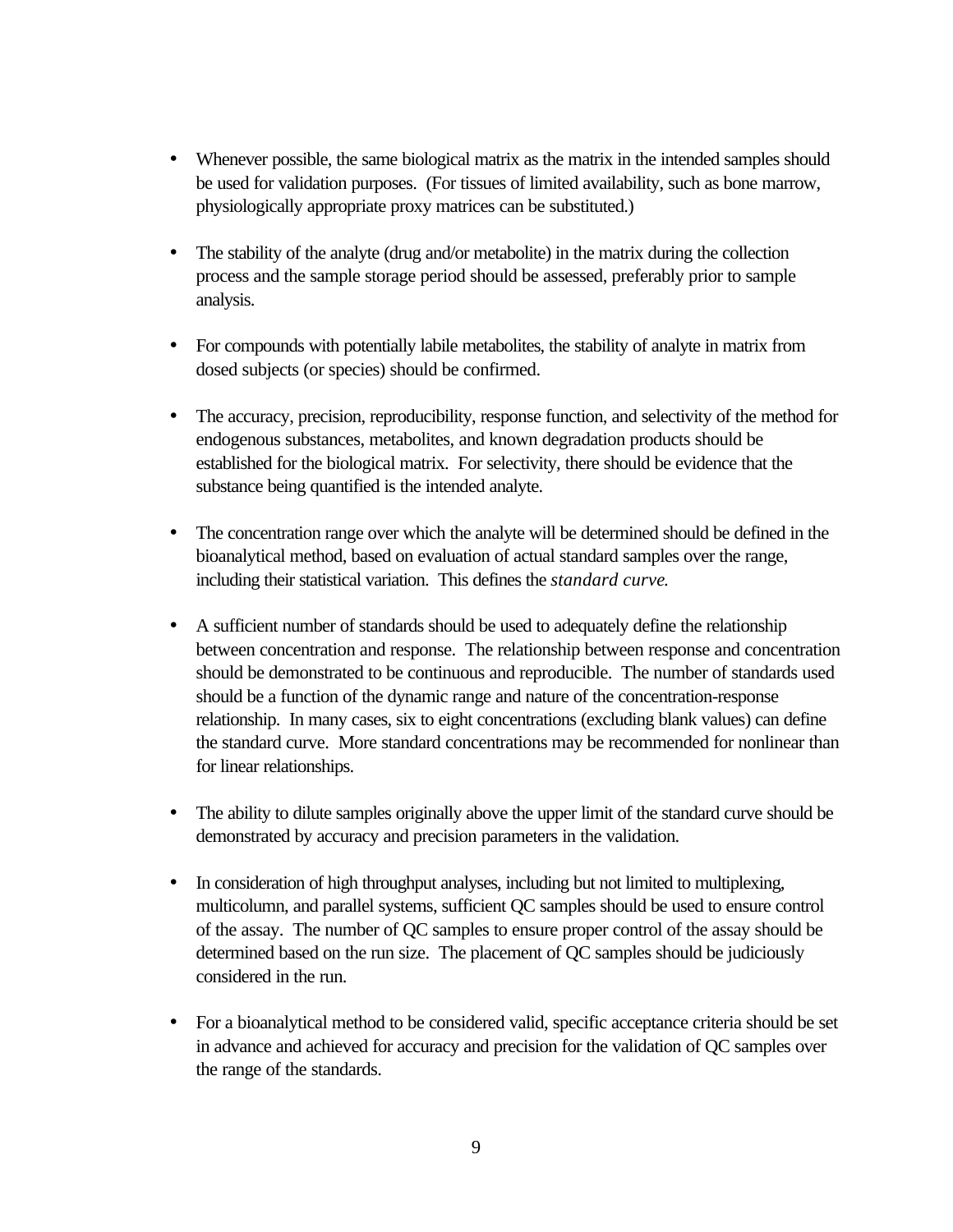#### **F. Specific Recommendations for Method Validation**

- The matrix-based standard curve should consist of a minimum of six standard points, excluding blanks, using single or replicate samples. The standard curve should cover the entire range of expected concentrations.
- Standard curve fitting is determined by applying the simplest model that adequately describes the concentration-response relationship using appropriate weighting and statistical tests for *goodness of fit.*
- LLOQ is the lowest concentration of the standard curve that can be measured with acceptable accuracy and precision. The LLOQ should be established using at least five samples independent of standards and determining the coefficient of variation and/or appropriate confidence interval. The LLOQ should serve as the lowest concentration on the standard curve and should not be confused with the limit of detection and/or the low QC sample. The highest standard will define the upper limit of quantification (ULOQ) of an analytical method.
- For validation of the bioanalytical method, accuracy and precision should be determined using a minimum of five determinations per concentration level (excluding blank samples). The mean value should be within  $\pm 15\%$  of the theoretical value, except at LLOQ, where it should not deviate by more than  $\pm 20\%$ . The precision around the mean value should not exceed 15% of the CV, except for LLOQ, where it should not exceed 20% of the CV. Other methods of assessing accuracy and precision that meet these limits may be equally acceptable.
- The accuracy and precision with which known concentrations of analyte in biological matrix can be determined should be demonstrated. This can be accomplished by analysis of replicate sets of analyte samples of known concentrations C QC samples C from an equivalent biological matrix. At a minimum, three concentrations representing the entire range of the standard curve should be studied: one within 3x the lower limit of quantification (LLOQ) (low QC sample), one near the center (middle QC), and one near the upper boundary of the standard curve (high QC).
- Reported method validation data and the determination of accuracy and precision should include all outliers; however, calculations of accuracy and precision excluding values that are statistically determined as outliers can also be reported.
- The stability of the analyte in biological matrix at intended storage temperatures should be established. The influence of freeze-thaw cycles (a minimum of three cycles at two concentrations in triplicate) should be studied.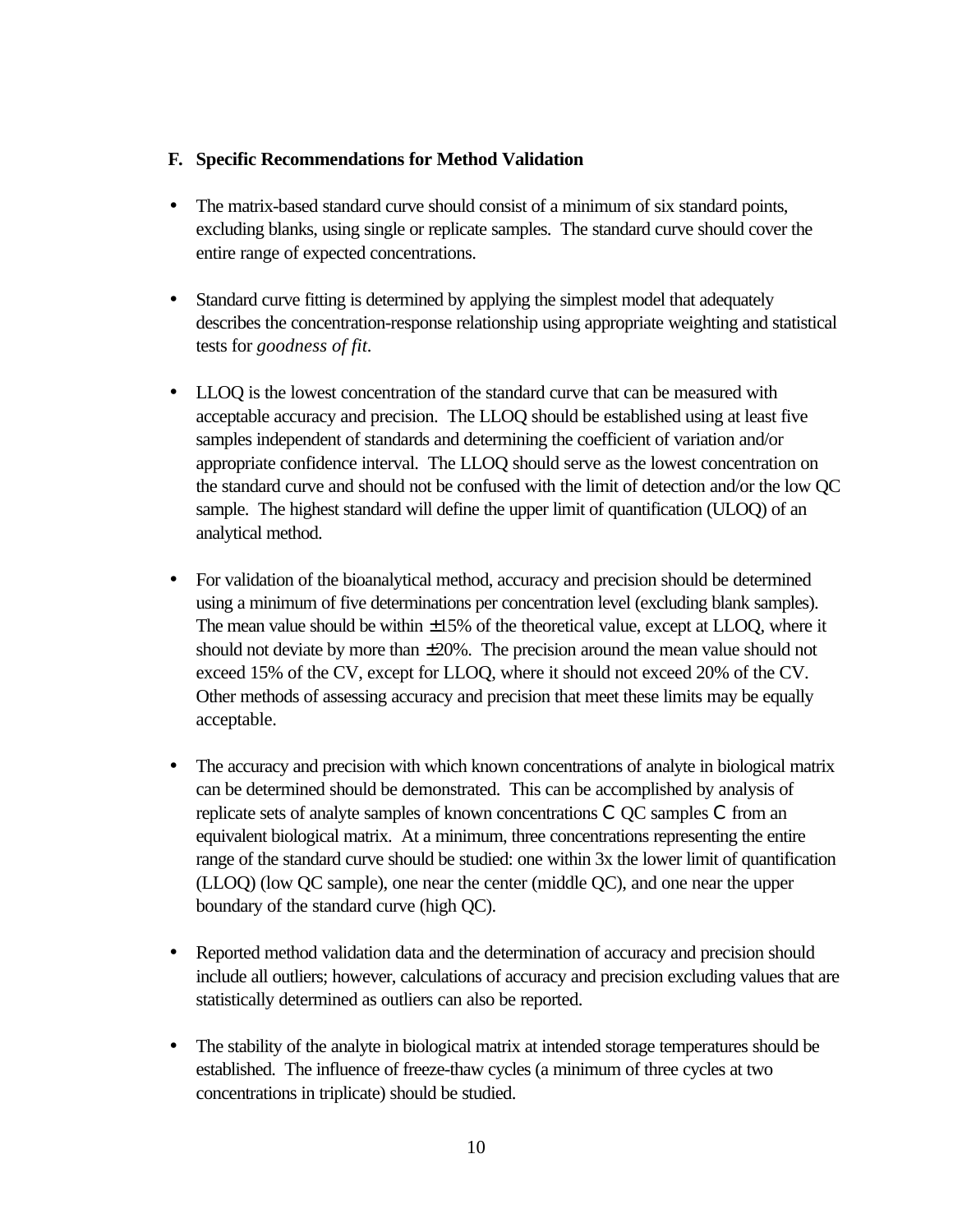- The stability of the analyte in matrix at ambient temperature should be evaluated over a time period equal to the typical sample preparation, sample handling, and analytical run times.
- Reinjection reproducibility should be evaluated to determine if an analytical run could be reanalyzed in the case of instrument failure.
- The specificity of the assay methodology should be established using a minimum of six independent sources of the same matrix. For hyphenated mass spectrometry-based methods, however, testing six independent matrices for interference may not be important. In the case of LC-MS and LC-MS-MS-based procedures, matrix effects should be investigated to ensure that precision, selectivity, and sensitivity will not be compromised. Method selectivity should be evaluated during method development and throughout method validation and can continue throughout application of the method to actual study samples.
- Acceptance/rejection criteria for spiked, matrix-based calibration standards and validation QC samples should be based on the nominal (theoretical) concentration of analytes. Specific criteria can be set up in advance and achieved for accuracy and precision over the range of the standards, if so desired.

#### V. **METHOD DEVELOPMENT: MICROBIOLOGICAL AND LIGAND-BINDING ASSAYS**

Many of the bioanalytical validation parameters and principles discussed above are also applicable to microbiological and ligand-binding assays. However, these assays possess some unique characteristics that should be considered during method validation.

#### **A. Selectivity Issues**

As with chromatographic methods, microbiological and ligand-binding assays should be shown to be selective for the analyte. The following recommendations for dealing with two selectivity issues should be considered:

#### *1. Interference From Substances Physiochemically Similar to the Analyte*

- Cross-reactivity of metabolites, concomitant medications, or endogenous compounds should be evaluated individually and in combination with the analyte of interest.
- When possible, the immunoassay should be compared with a validated reference method (such as LC-MS) using incurred samples and predetermined criteria for agreement of accuracy of immunoassay and reference method.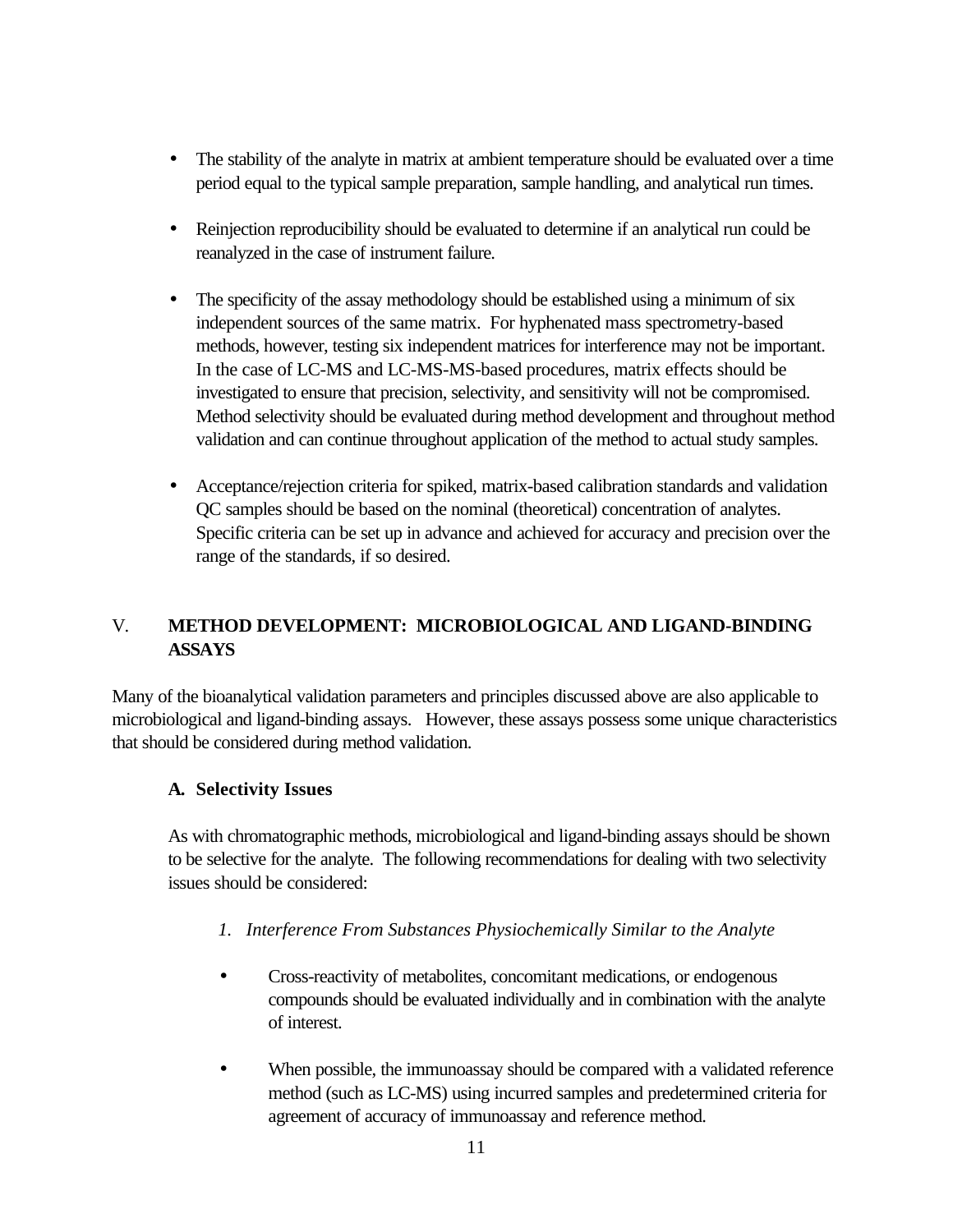- The dilutional linearity to the reference standard should be assessed using study (incurred) samples.
- Selectivity may be improved for some analytes by incorporation of separation steps prior to immunoassay.
- *2. Matrix effects Unrelated to the Analyte*
- The standard curve in biological fluids should be compared with standard in buffer to detect matrix effects.
- Parallelism of diluted study samples should be evaluated with diluted standards to detect matrix effects.
- Nonspecific binding should be determined.

#### **B. Quantification Issues**

Microbiological and imunoassay standard curves are inherently nonlinear and, in general, more concentration points may be recommended to define the fit over the standard curve range than for chemical assays. In addition to their nonlinear characteristics, the response-error relationship for immunoassay standard curves is a nonconstant function of the mean response (heteroscadisticity). For these reasons, a minimum of six non-zero calibrator concentrations, run in duplicate, is recommended. The concentration-response relationship is most often fitted to a 4- or 5-parameter logistic model, although others may be used with suitable validation. The use of *anchoring points* in the asymptotic high- and low-concentration ends of the standard curve may improve the overall curve fit. Generally, these anchoring points will be at concentrations that are below the established LLOQ and above the established ULOQ. Whenever possible, calibrators should be prepared in the same matrix as the study samples or in an alternate matrix of equivalent performance. Both ULOQ and LLOQ should be defined by acceptable accuracy, precision, or confidence interval criteria based on the study requirements.

For all assays the key factor is the accuracy of the *reported results.* This accuracy can be improved by the use of replicate samples. In the case where replicate samples should be measured during the validation to improve accuracy, the same procedure should be followed as for unknown samples.

The following recommendations apply to quantification issues:

• If separation is used prior to assay for study samples but not for standards, it is important to establish recovery and use it in determining results. Possible approaches to assess efficiency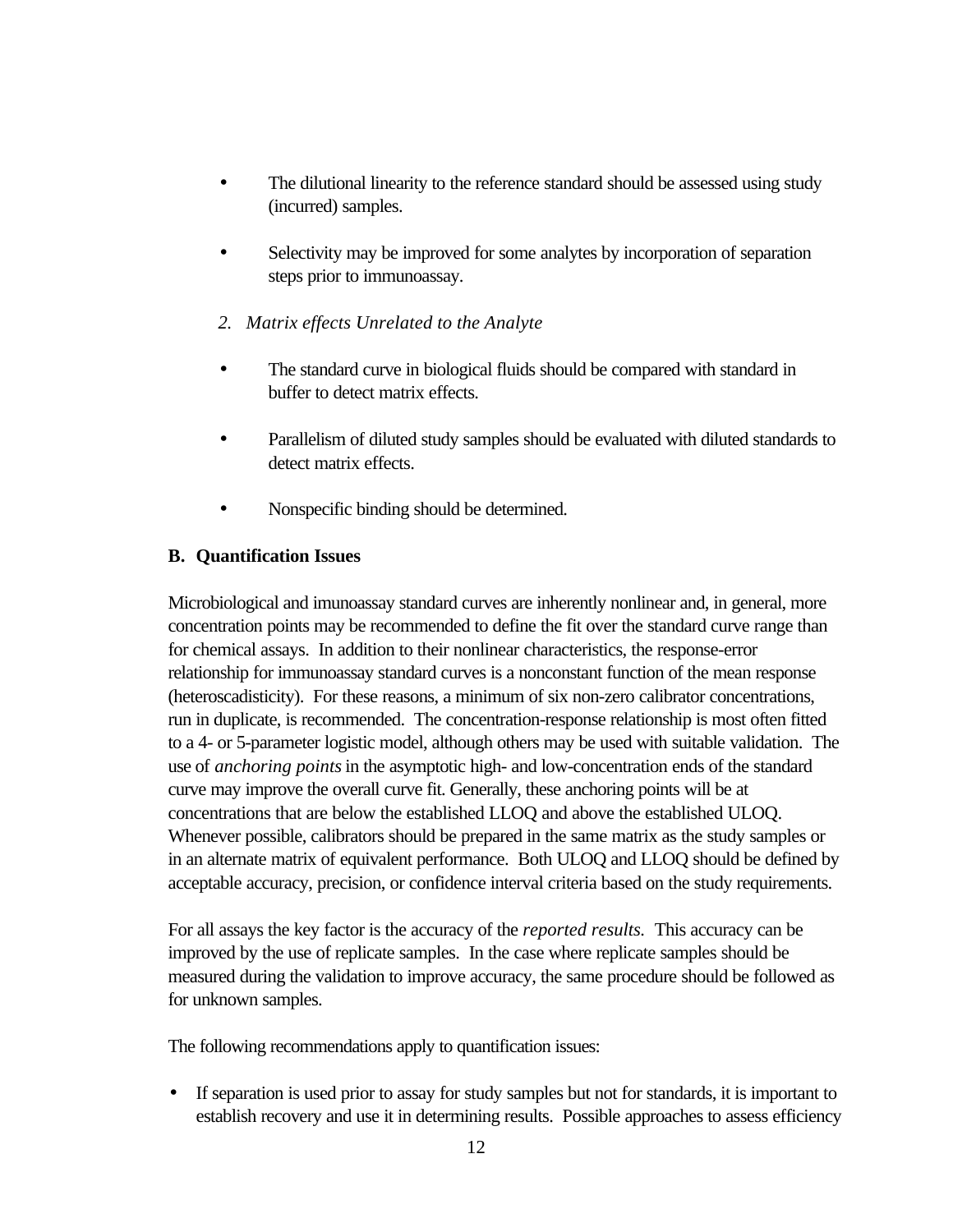and reproducibility of recovery are (1) the use of radiolabeled tracer analyte (quantity too small to affect the assay), (2) the advance establishment of reproducible recovery, (3) the use of an internal standard that is not recognized by the antibody but can be measured by another technique.

- Key reagents, such as antibody, tracer, reference standard, and matrix should be characterized appropriately and stored under defined conditions.
- Assessments of analyte stability should be conducted in true study matrix (e.g., should not use a matrix stripped to remove endogenous interferences).
- Acceptance criteria: At least 67% (4 out of 6) of QC samples should be within 15% of their respective nominal value, 33% of the QC samples (not all replicates at the same concentration) may be outside 15% of nominal value. In certain situations, wider acceptance criteria may be justified.
- Assay reoptimization or validation may be important when there are changes in key reagents, as follows:

Labeled analyte (tracer)

- Binding should be reoptimized.
- Performance should be verified with standard curve and QCs.

#### Antibody

- Key cross-reactivities should be checked.
- Tracer experiments above should be repeated.

#### **Matrix**

• Tracer experiments above should be repeated.

Method development experiments should include a minimum of six runs conducted over several days, with at least four concentrations (LLOQ, low, medium, and high) analyzed in duplicate in each run.

#### VI. **APPLICATION OF VALIDATED METHOD TO ROUTINE DRUG ANALYSIS**

Assays of all samples of an analyte in a biological matrix should be completed within the time period for which stability data are available. In general, biological samples can be analyzed with a single determination without duplicate or replicate analysis if the assay method has acceptable variability as defined by validation data. This is true for procedures where precision and accuracy variabilities routinely fall within acceptable tolerance limits. For a difficult procedure with a labile analyte where high precision and accuracy specifications may be difficult to achieve, duplicate or even triplicate analyses can be performed for a better estimate of analyte.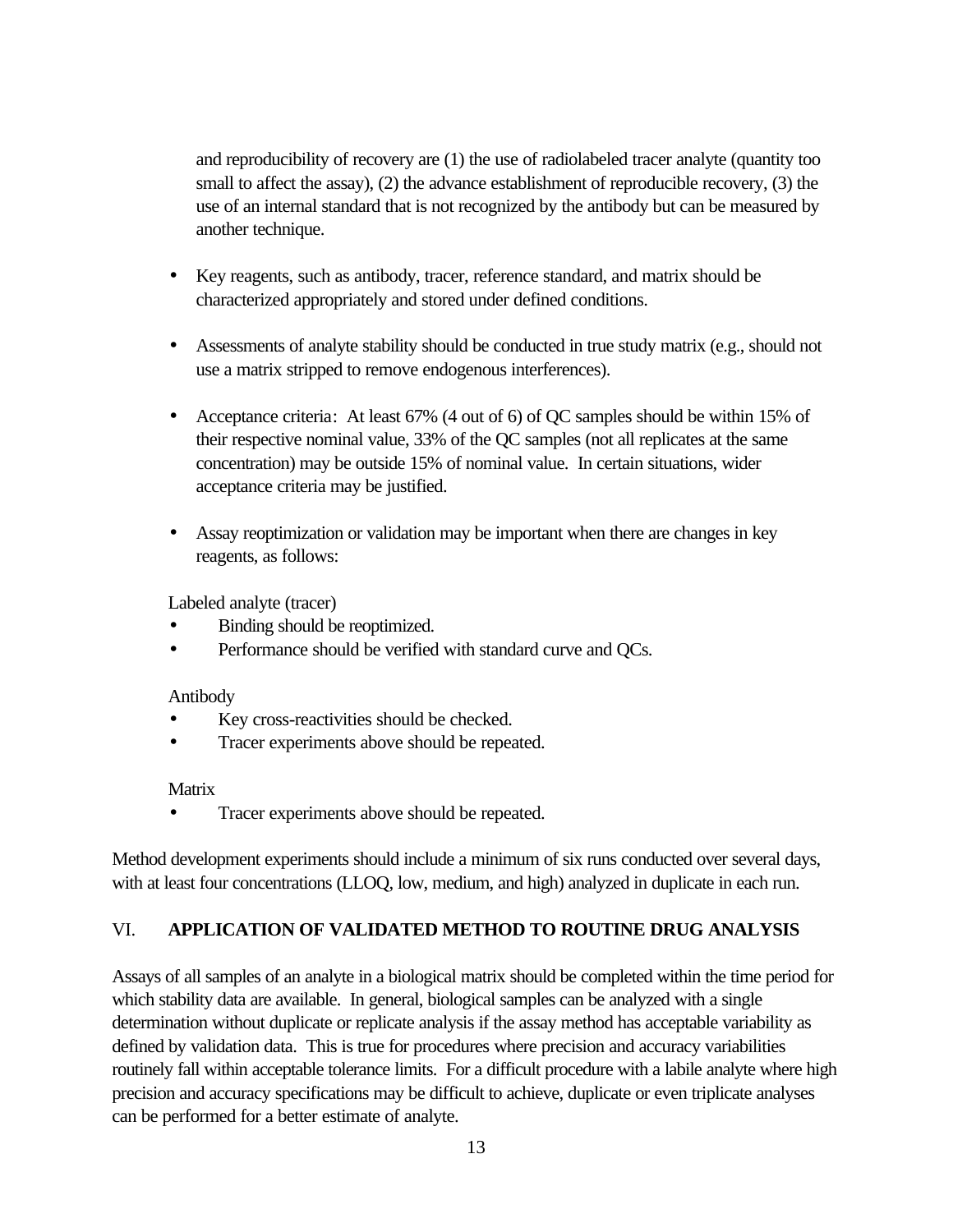A calibration curve should be generated for each analyte to assay samples in each analytical run and should be used to calculate the concentration of the analyte in the unknown samples in the run. The spiked samples can contain more than one analyte. An analytical run can consist of QC samples, calibration standards, and either (1) all the processed samples to be analyzed as one batch or (2) a batch composed of processed unknown samples of one or more volunteers in a study. The calibration (standard) curve should cover the expected unknown sample concentration range in addition to a calibrator sample at LLOQ. Estimation of concentration in unknown samples by extrapolation of standard curves below LLOQ or above the highest standard is not recommended. Instead, the standard curve should be redefined or samples with higher concentration should be diluted and reassayed. It is preferable to analyze all study samples from a subject in a single run.

Once the analytical method has been validated for routine use, its accuracy and precision should be monitored regularly to ensure that the method continues to perform satisfactorily. To achieve this objective, a number of QC samples prepared separately should be analyzed with processed test samples at intervals based on the total number of samples. The QC samples in duplicate at three concentrations (one near the LLOQ (i.e., #3 x LLOQ), one in midrange, and one close to the high end of the range) should be incorporated in each assay run. The number of QC samples (in multiples of three) will depend on the total number of samples in the run. The results of the QC samples provide the basis of accepting or rejecting the run. At least four of every six QC samples should be within "15% of their respective nominal value. Two of the six QC samples may be outside the "15% of their respective nominal value, but not both at the same concentration.

The following recommendations should be noted in applying a bioanalytical method to routine drug analysis:

- A matrix-based standard curve should consist of a minimum of six standard points, excluding blanks (either single or replicate), covering the entire range.
- Response Function: Typically, the same curve fitting, weighting, and goodness of fit determined during prestudy validation should be used for the standard curve within the study. Response function is determined by appropriate statistical tests based on the actual standard points during each run in the validation. Changes in the response function relationship between prestudy validation and routine run validation indicate potential problems.
- The QC samples should be used to accept or reject the run. These QC samples are matrix spiked with analyte.
- System suitability: Based on the analyte and technique, a specific SOP (or sample) should be identified to ensure optimum operation of the system used.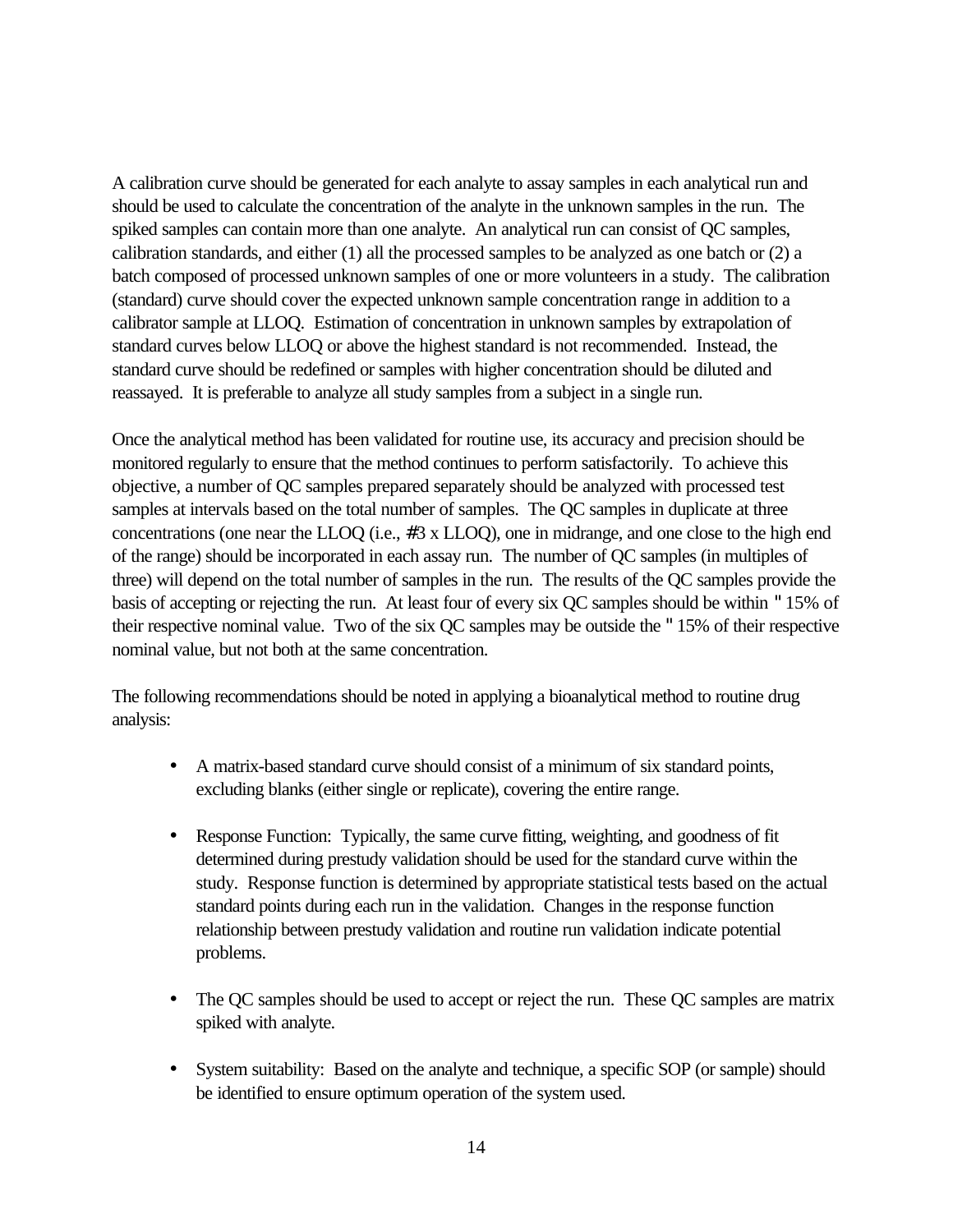- Any required sample dilutions should use like matrix (e.g., human to human) obviating the need to incorporate actual within-study dilution matrix QC samples.
- Repeat Analysis: It is important to establish an SOP or guideline for repeat analysis and acceptance criteria*.* This SOP or guideline should explain the reasons for repeating sample analysis. Reasons for repeat analyses could include repeat analysis of clinical or preclinical samples for regulatory purposes, inconsistent replicate analysis, samples outside of the assay range, sample processing errors, equipment failure, poor chromatography, and inconsistent pharmacokinetic data. Reassays should be done in triplicate if sample volume allows. The rationale for the repeat analysis and the reporting of the repeat analysis should be clearly documented.
- Sample Data Reintegration: An SOP or guideline for sample data reintegration should be established*.* This SOP or guideline should explain the reasons for reintegration and how the reintegration is to be performed. The rationale for the reintegration should be clearly described and documented. Original and reintegration data should be reported.

#### **Acceptance Criteria for the Run**

The following acceptance criteria should be considered for accepting the analytical run:

- Standards and QC samples can be prepared from the same spiking stock solution, provided the solution stability and accuracy have been verified. A single source of matrix may also be used, provided selectivity has been verified.
- Standard curve samples, blanks, QCs, and study samples can be arranged as considered appropriate within the run.
- Placement of standards and QC samples within a run should be designed to detect assay drift over the run.
- Matrix-based standard calibration samples: 75%, or a minimum of six standards, when back-calculated (including ULOQ) should fall within ±15%, except for LLOQ, when it should be  $\pm 20\%$  of the nominal value. Values falling outside these limits can be discarded, provided they do not change the established model.
- Acceptance criteria for accuracy and precision as outlined in section IV.F, "Specific Recommendation for Method Validation," should be provided for both the intra-day and intra-run experiment.
- Quality Control Samples: Quality control samples replicated (at least once) at a minimum of three concentrations (one within 3x of the LLOQ (low QC), one in the midrange (middle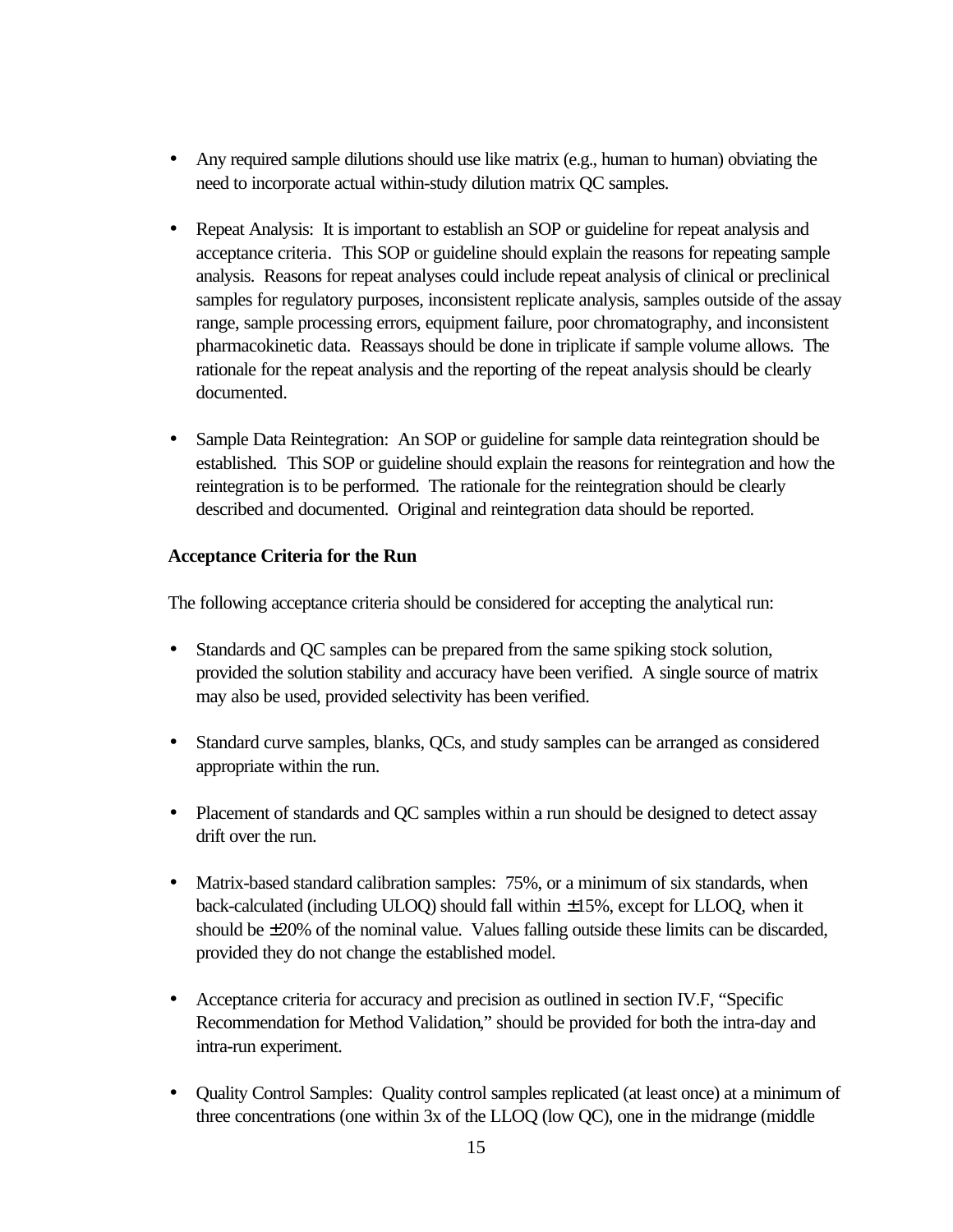QC), and one approaching the high end of the range (high QC)) should be incorporated into each run. The results of the QC samples provide the basis of accepting or rejecting the run. At least 67% (four out of six) of the QC samples should be within 15% of their respective nominal (theoretical) values; 33% of the QC samples (not all replicates at the same concentration) can be outside the  $\pm 15\%$  of the nominal value. A confidence interval approach yielding comparable accuracy and precision is an appropriate alternative.

The minimum number of samples (in multiples of three) should be at least 5% of the number of unknown samples or six total QCs, whichever is greater.

- Samples involving multiple analytes should not be rejected based on the data from one analyte failing the acceptance criteria.
- The data from rejected runs need not be documented, but the fact that a run was rejected and the reason for failure should be recorded.

#### **VII. DOCUMENTATION**

The validity of an analytical method should be established and verified by laboratory studies, and documentation of successful completion of such studies should be provided in the assay validation report. General and specific SOPs and good record keeping are an essential part of a validated analytical method. The data generated for bioanalytical method establishment and the QCs should be documented and available for data audit and inspection. Documentation for submission to the Agency should include (1) summary information, (2) method development and establishment, (3) bioanalytical reports of the application of any methods to routine sample analysis, and (4) other information applicable to method development and establishment and/or to routine sample analysis.

#### **A. Summary Information**

Summary information should include:

- Summary table of validation reports, including analytical method validation, partial revalidation, and cross-validation reports. The table should be in chronological sequence, and include assay method identification code, type of assay, and the reason for the new method or additional validation (e.g., to lower the limit of quantitation).
- Summary table with a list, by protocol, of assay methods used. The protocol number, protocol title, assay type, assay method identification code, and bioanalytic report code should be provided.
- A summary table allowing cross-referencing of multiple identification codes should be provided (e.g., when an assay has different codes for the assay method, validation reports,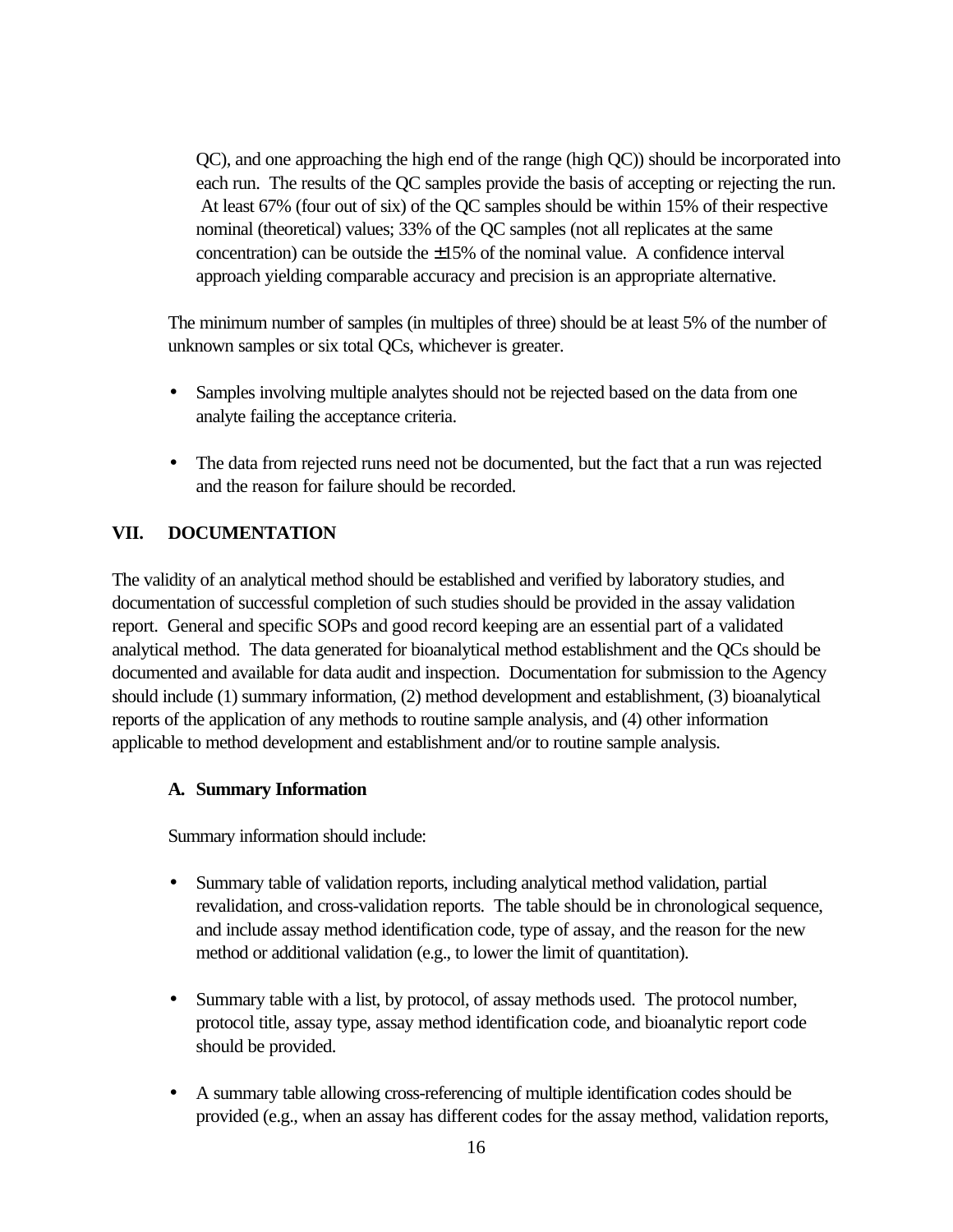and bioanalytical reports, especially when the sponsor and a contract laboratory assign different codes).

#### **B. Documentation for Method Establishment**

Documentation for method development and establishment should include:

- An operational description of the analytical method
- Evidence of purity and identity of drug standards, metabolite standards, and internal standards used in validation experiments
- A description of stability studies and supporting data
- A description of experiments conducted to determine accuracy, precision, recovery, selectivity, limit of quantification, calibration curve (equations and weighting functions used, if any), and relevant data obtained from these studies
- Documentation of intra- and inter-assay precision and accuracy
- In NDA submissions, information about cross-validation study data, if applicable
- Legible annotated chromatograms or mass spectrograms, if applicable
- Any deviations from SOPs, protocols, or GLPs (if applicable), and justifications for deviations

#### **C. Application to Routine Drug Analysis**

Documentation of the application of validated bioanalytical methods to routine drug analysis should include:

- Evidence of purity and identity of drug standards, metabolite standards, and internal standards used during routine analyses
- Summary tables containing information on sample processing and storage. Tables should include sample identification, collection dates, storage prior to shipment, information on shipment batch, and storage prior to analysis. Information should include dates, times, sample condition, and any deviation from protocols.
- Summary tables of analytical runs of clinical or preclinical samples. Information should include assay run identification, date and time of analysis, assay method, analysts, start and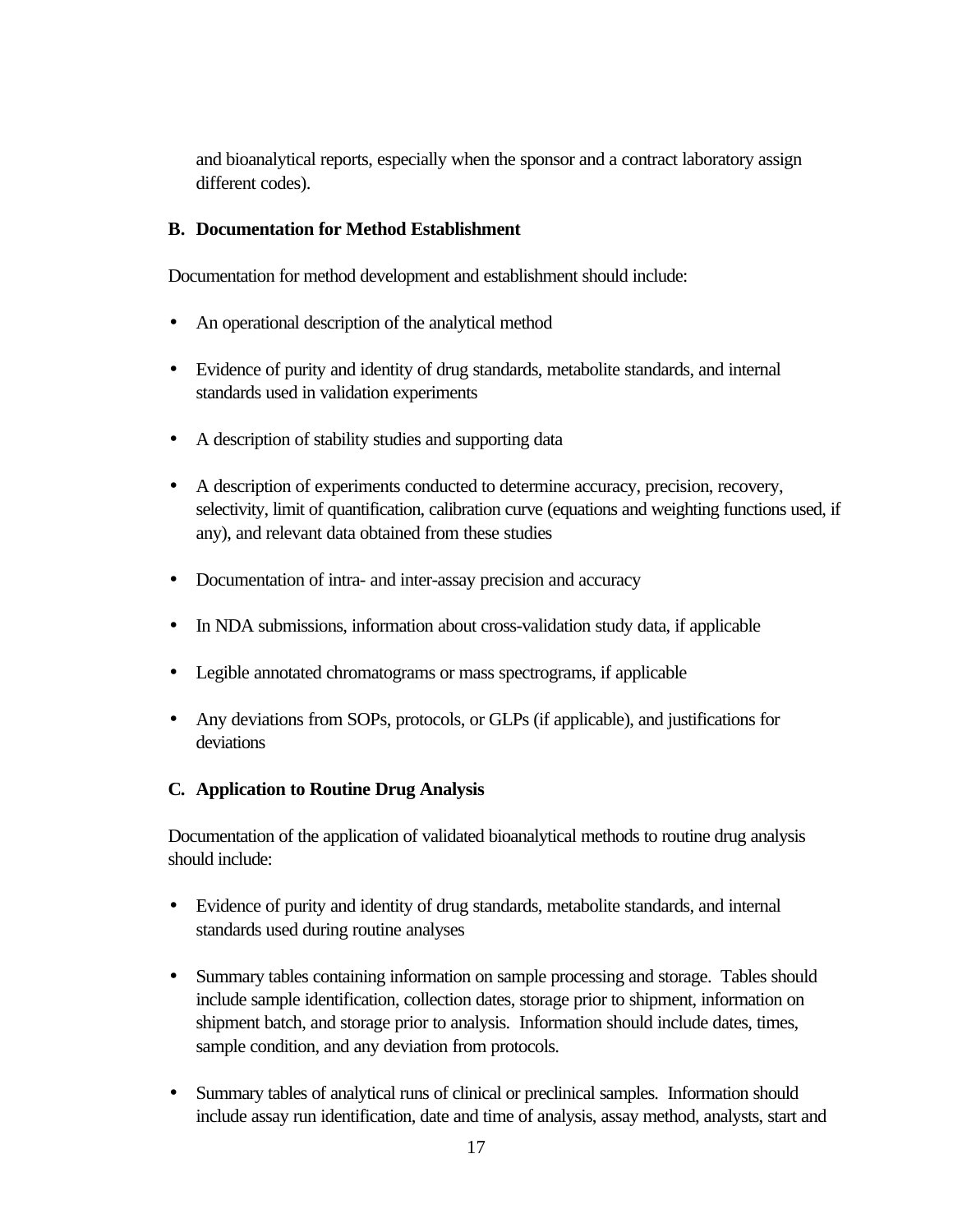stop times, duration, significant equipment and material changes, and any potential issues or deviation from the established method.

- Equations used for back-calculation of results
- Tables of calibration curve data used in analyzing samples and calibration curve summary data
- Summary information on intra- and inter-assay values of QC samples and data on intra- and inter-assay accuracy and precision from calibration curves and QC samples used for accepting the analytical run. QC graphs and trend analyses in addition to raw data and summary statistics are encouraged.
- Data tables from analytical runs of clinical or preclinical samples. Tables should include assay run identification, sample identification, raw data and back-calculated results, integration codes, and/or other reporting codes.
- Complete serial chromatograms from 5B20% of subjects, with standards and QC samples from those analytical runs. For pivotal bioequivalence studies for marketing, chromatograms from 20% of serially selected subjects should be included. In other studies, chromatograms from 5% of randomly selected subjects in each study should be included. Subjects whose chromatograms are to be submitted should be defined prior to the analysis of any clinical samples.
- Reasons for missing samples
- Documentation for repeat analyses. Documentation should include the initial and repeat analysis results, the reported result, assay run identification, the reason for the repeat analysis, the requestor of the repeat analysis, and the manager authorizing reanalysis. Repeat analysis of a clinical or preclinical sample should be performed only under a predefined SOP.
- Documentation for reintegrated data. Documentation should include the initial and repeat integration results, the method used for reintegration, the reported result, assay run identification, the reason for the reintegration, the requestor of the reintegration, and the manager authorizing reintegration. Reintegration of a clinical or preclinical sample should be performed only under a predefined SOP.
- Deviations from the analysis protocol or SOP, with reasons and justifications for the deviations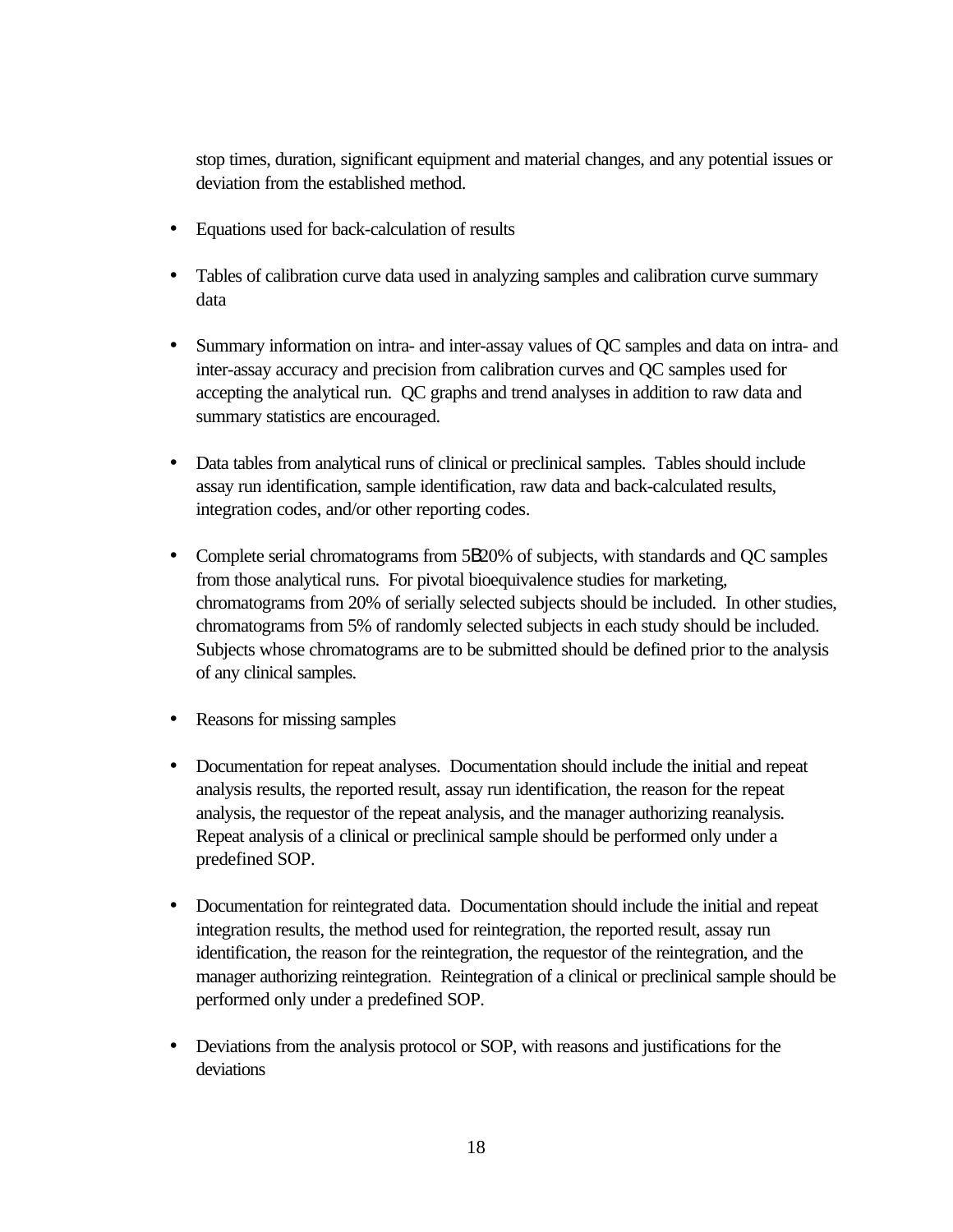#### **D. Other Information**

Other information applicable to both method development and establishment and/or to routine sample analysis could include:

- Lists of abbreviations and any additional codes used, including sample condition codes, integration codes, and reporting codes
- Reference lists and legible copies of any references
- SOPs or protocols covering the following areas:
	- Calibration standard acceptance or rejection criteria
	- Calibration curve acceptance or rejection criteria
	- Quality control sample and assay run acceptance or rejection criteria
	- Acceptance criteria for reported values when all unknown samples are assayed in duplicate
	- Sample code designations, including clinical or preclinical sample codes and bioassay sample code
	- Assignment of clinical or preclinical samples to assay batches
	- Sample collection, processing, and storage
	- Repeat analyses of samples
	- Reintegration of samples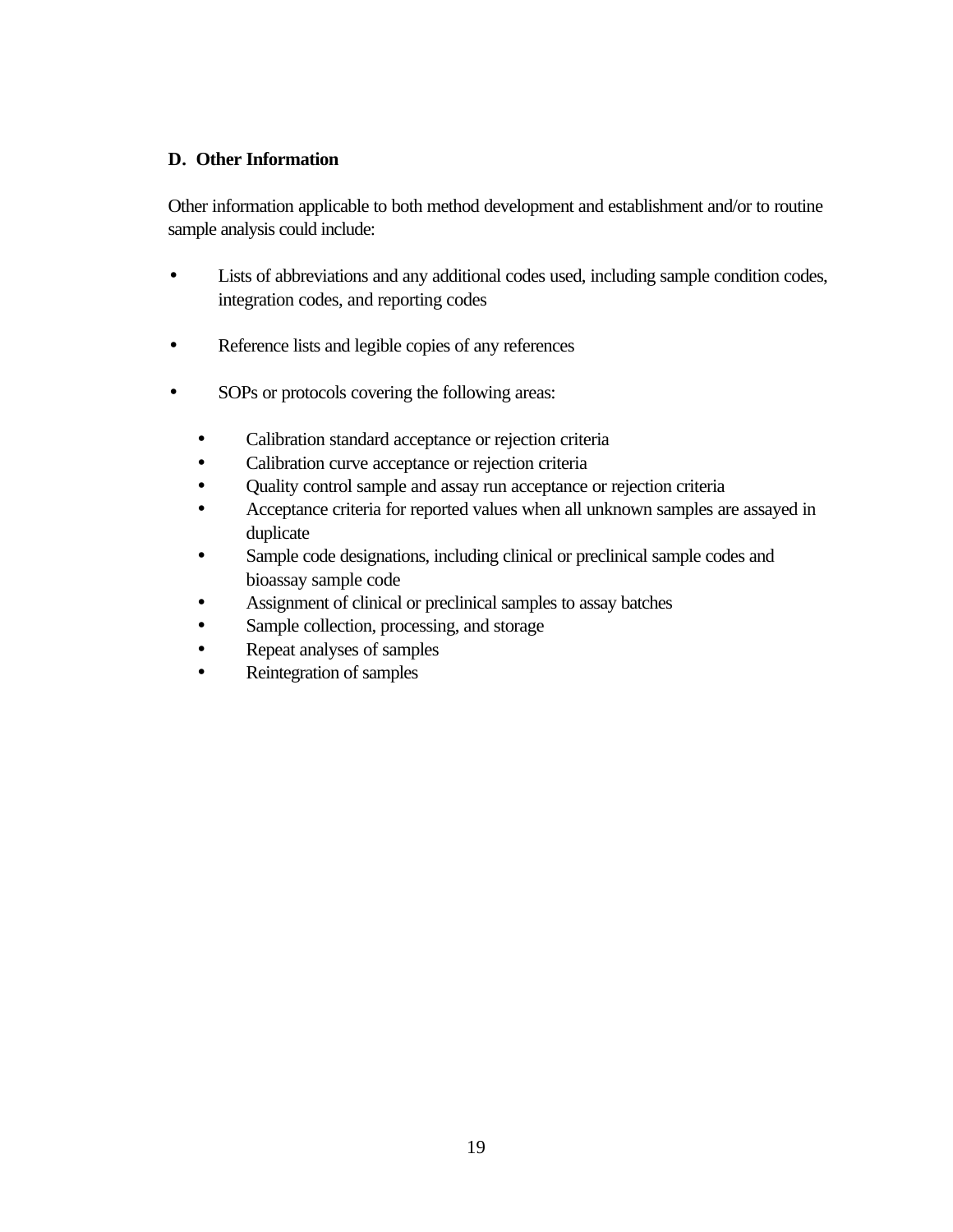#### **GLOSSARY**

**Accuracy:** The degree of closeness of the determined value to the nominal or known true value under prescribed conditions. This is sometimes termed *trueness*.

**Analyte:** A specific chemical moiety being measured, which can be intact drug, biomolecule or its derivative, metabolite, and/or degradation product in a biologic matrix.

**Analytical run (or batch):** A complete set of analytical and study samples with appropriate number of standards and QCs for their validation. Several runs (or batches) may be completed in one day, or one run (or batch) may take several days to complete.

**Biological matrix:** A discrete material of biological origin that can be sampled and processed in a reproducible manner. Examples are blood, serum, plasma, urine, feces, saliva, sputum, and various discrete tissues.

**Calibration standard:** A biological matrix to which a known amount of analyte has been added or *spiked*. Calibration standards are used to construct calibration curves from which the concentrations of analytes in QCs and in unknown study samples are determined.

**Internal standard:** Test compound(s) (e.g. structurally similar analog, stable labeled compound) added to both calibration standards and samples at known and constant concentration to facilitate quantification of the target analyte(s).

Limit of detection (LOD): The lowest concentration of an analyte that the bioanalytical procedure can reliably differentiate from background noise.

**Lower limit of quantification (LLOQ):** The lowest amount of an analyte in a sample that can be quantitatively determined with suitable precision and accuracy.

**Matrix effect:** The direct or indirect alteration or interference in response due to the presence of unintended analytes (for analysis) or other interfering substances in the sample.

**Method:** A comprehensive description of all procedures used in sample analysis.

**Precision:** The closeness of agreement (*degree of scatter*) between a series of measurements obtained from multiple sampling of the same homogenous sample under the prescribed conditions.

**Processed:** The final extract (prior to instrumental analysis) of a sample that has been subjected to various manipulations (e.g., extraction, dilution, concentration).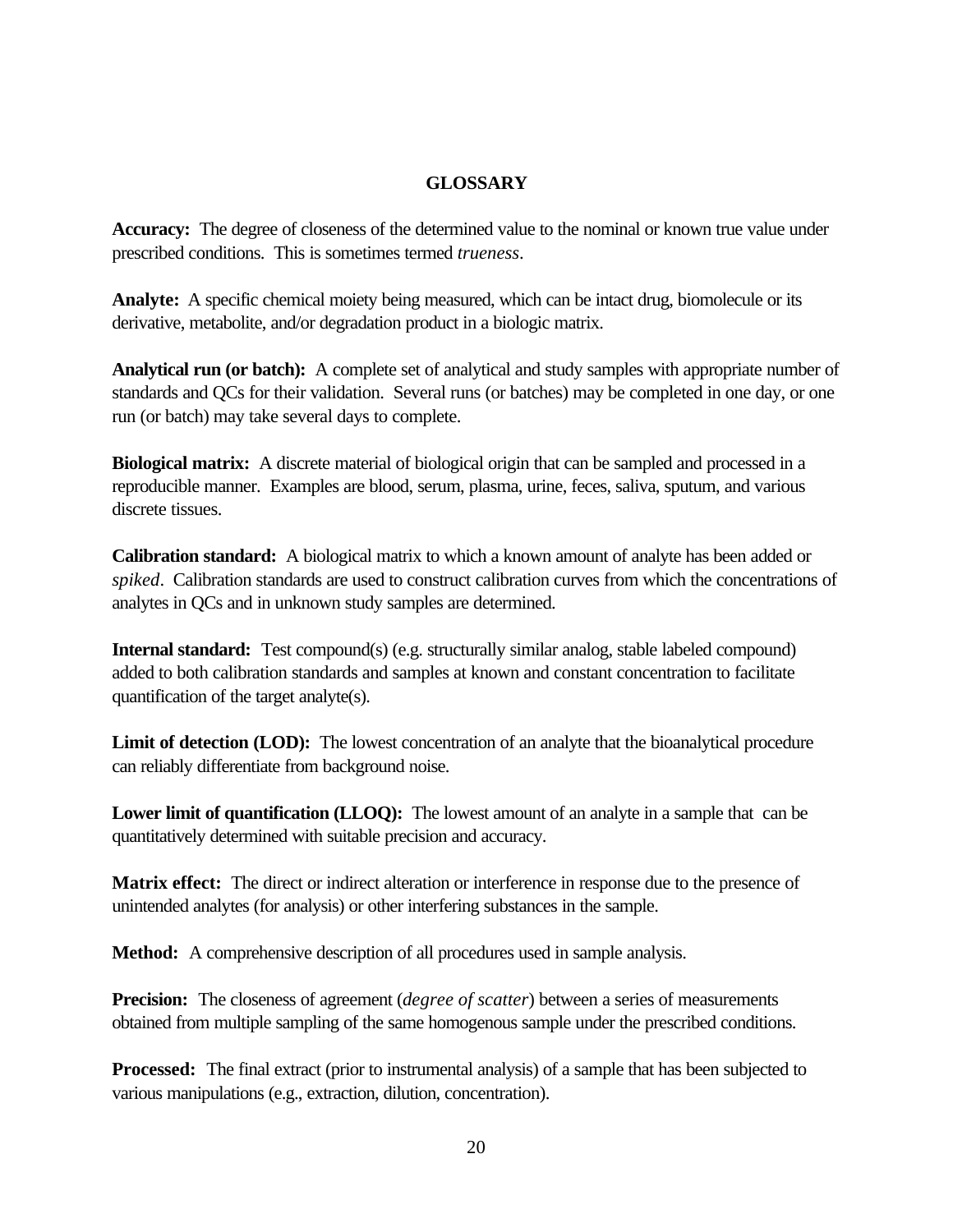**Quantification range:**The range of concentration, including ULOQ and LLOQ, that can be reliably and reproducibly quantified with accuracy and precision through the use of a concentration-response relationship.

**Recovery:** The extraction efficiency of an analytical process, reported as a percentage of the known amount of an analyte carried through the sample extraction and processing steps of the method.

**Reproducibility:** The precision between two laboratories. It also represents precision of the method under the same operating conditions over a short period of time.

**Sample:**A generic term encompassing controls, blanks, unknowns, and processed samples, as described below:

**Blank:**A sample of a biological matrix to which no analytes have been added that is used to assess the specificity of the bioanalytical method.

**Quality control sample (QC):**A spiked sample used to monitor the performance of a bioanalytical method and to assess the integrity and validity of the results of the unknown samples analyzed in an individual batch.

**Unknown:**A biological sample that is the subject of the analysis.

**Selectivity:** The ability of the bioanalytical method to measure and differentiate the analytes in the presence of components that may be expected to be present. These could include metabolites, impurities, degradants, or matrix components.

**Stability:** The chemical stability of an analyte in a given matrix under specific conditions for given time intervals.

**Standard curve:** The relationship between the experimental response value and the analytical concentration (also called a *calibration curve*).

**System suitability:** Determination of instrument performance (e.g., sensitivity and chromatographic retention) by analysis of a reference standard prior to running the analytical batch.

**Upper limit of quantification (ULOQ):** The highest amount of an analyte in a sample that can be quantitatively determined with precision and accuracy.

#### **Validation:**

**Full validation:** Establishment of all validation parameters to apply to sample analysis for the bioanalytical method for each analyte.